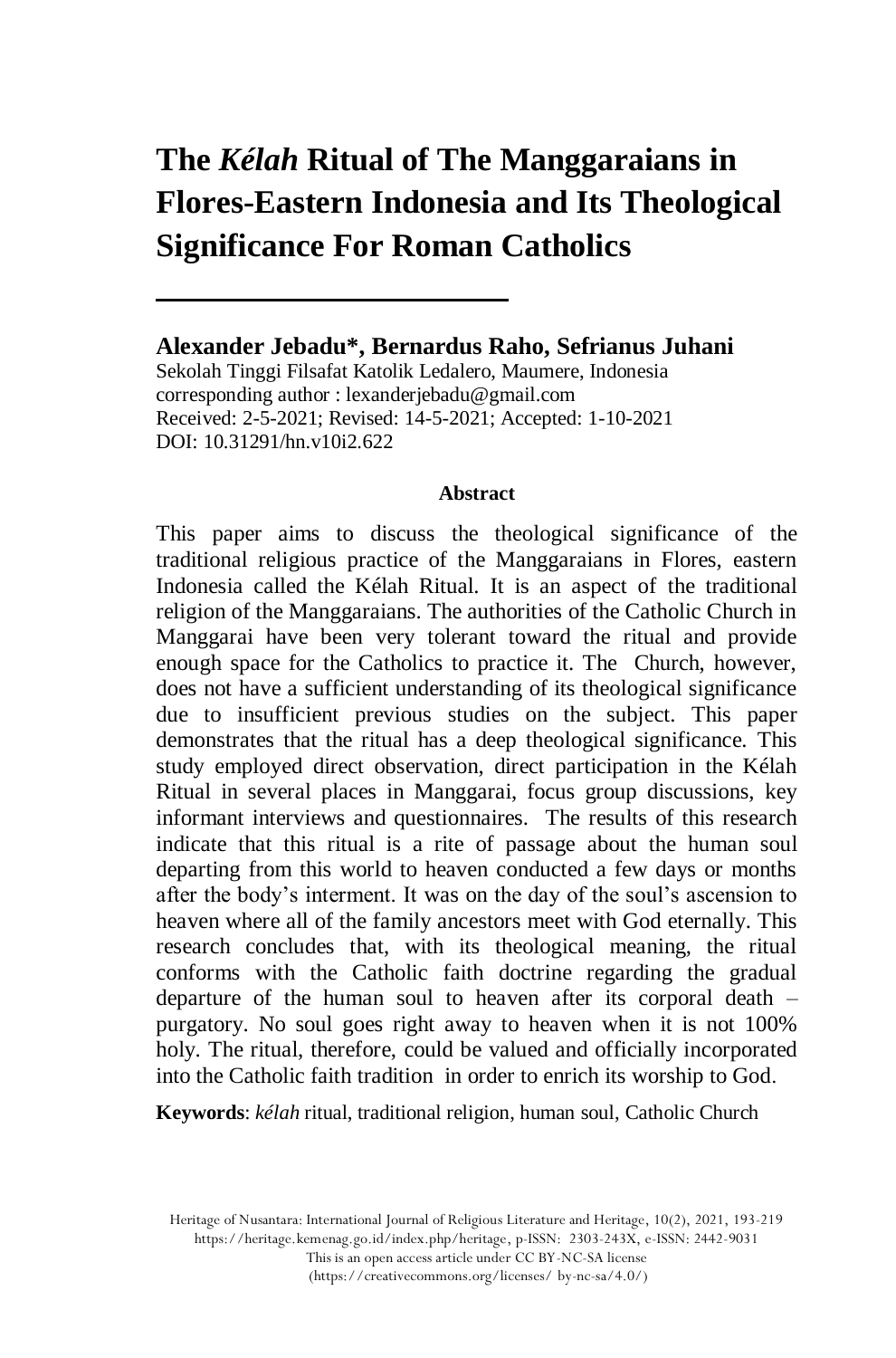#### *Abstrak*

*Tulisan ini bertujuan untuk mengungkapkan makna teologis praktik keagamaan tradisional masyarakat Manggarai di Keuskupan Ruteng, Flores, Indonesia bagian timur yang disebut Ritual Kélah. Ritual ini merupakan satu aspek dari agama tradisional orang Manggarai. Para pemimpin Gereja Katolik setempat sangat toleran terhadap ritual ini dan memberikan ruang yang luas bagi umat untuk mempraktikkannya. Akan tetapi Gereja Katolik di Keuskupan Reuteng tidak memiliki pemahaman yang cukup baik tentang signifikansi dari ritual ini karena studi-studi sebelumnya tentang ritual ini tidak memadai. Penelitian ini sebaliknya menunjukkan bahwa ritual kélah ini memiliki makna yang penting. Penelitian ini menggunakan observasi langsung, partisipasi langsung dalam Ritual Kélah di Manggarai, diskusi kelompok terfokus, wawancara informan kunci dan kuesioner. Hasil penelitian menunjukkan bahwa ritual ini merupakan ritual keberangkatan jiwa manusia dari dunia ini ke surga yang diyakini dimulai beberapa hari atau bulan setelah jenazah dimakamkan. Ritual ini mengiring hari kenaikan jiwa ke surga di mana semua leluhur keluarga diyakini telah bersama dengan Allah selama-lamanya. Sehingga disimpulkan, ritual ini ternyata sejalan ajaran Katolik tentang keberangkatan jiwa manusia yang perlahan-lahan ke surga setelah kematian badan – api penyucian. Tidak ada jiwa manusia yang langsung masuk surga jika selama hidup di dunia orang tidak 100% suci. Dengan demikian, mesti dihargai dan secara resmi dirangkulkan ke dalam tradisi iman Katolik untuk memperkaya ibadahnya kepada Allah.*

*Kata kunci: ritual kélah, agama tradisional, jiwa manusia, Gereja Katolik*

## **Introduction**

This article is based on a study about the *Kélah* Ritual by the Manggaraians in Flores, Eastern Indonesia. Like any other ethnic group of the island, the Manggaraians are predominantly Catholic in a country of 250 million inhabitants. Manggarai is located in the territory of the Diocese of Ruteng, where 96.36% of its total pupulation of 821.089 are Catholics (Haryanto, 2020:21; cfr. Kementerian Agama Kantor Wilayah Provinsi NTT 2013). Catholic faith was embraced for the first time by the Manggaraians in 1912.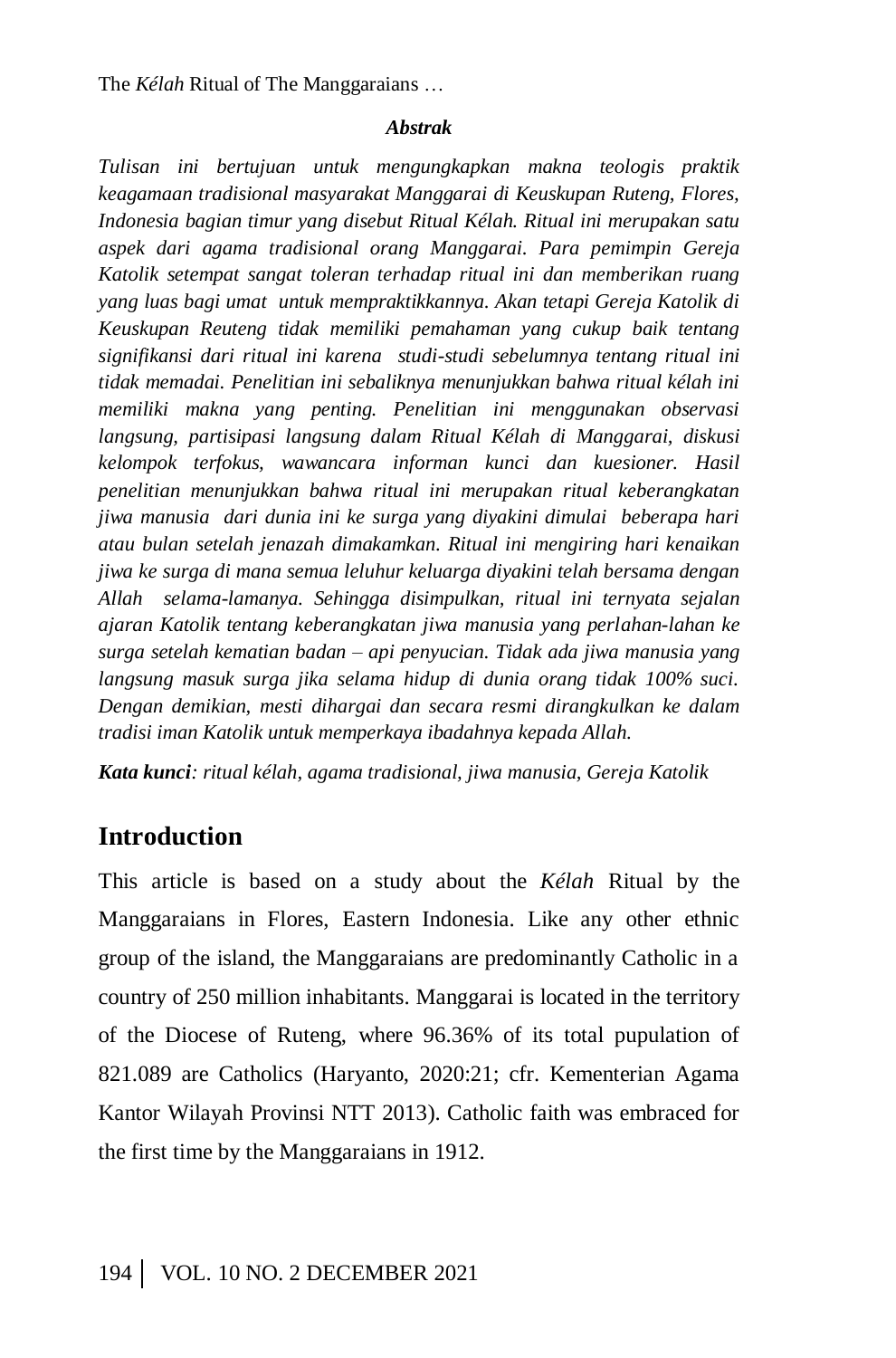Although the majority of Manggaraians today are Catholics, their customs and several elements of their so-called traditional religion is still maintained and practiced side by side with the practice of their Catholic faith. One element of their traditional religion that is still cherished and widely practiced today is the *kélah* ritual. As per authors' observation, there was almost no death of any member of the community in Manggarai for which a *kélah* ritual was not performed. When *kélah* ritual is not performed, the soul of the dead person is believed to be far from reaching its final destination. Performing the overdue ritual will remain as a duty of the surviving members of the family. They should remember it and vow to, sooner or later, do it.

*Kélah* ritual is held almost every year given that there is death/s occur in every year in a rural community in Ruteng. In line with the general policy of the worldwide Catholic Church since the Second Vatican Council that respects the good and sacred values of other cultures and religions (Nostra Aetate, 1965:art.2; cfr. Gaudium et Spes, 1965:art.58; Ad Gentes, 1965:art.34; Paul VI,1975:art.20; Paul II,1990:art.5; Jerman, 2005:130), the authority of the Catholic Church of Ruteng Diocese does not prohibit people of Catholic faith from holding their traditional religious ritual as long as its values are still in line with the values of the Catholic faith.

The only thing that the Catholic Church has not done is legally approving the practice. When asked about the nature of this ritual, the authorities of the Catholic Diocese of Ruteng, either its pastors or its bishop, would not be able to describe it comprehensively. They find it difficult to give an account as to why they have not legally approved it and why they do not prohibit it either. The main reason for this response is that the Catholic theologians and scholars of the Ruteng

> Heritage of Nusantara: International Journal of Religious Literature and Heritage 195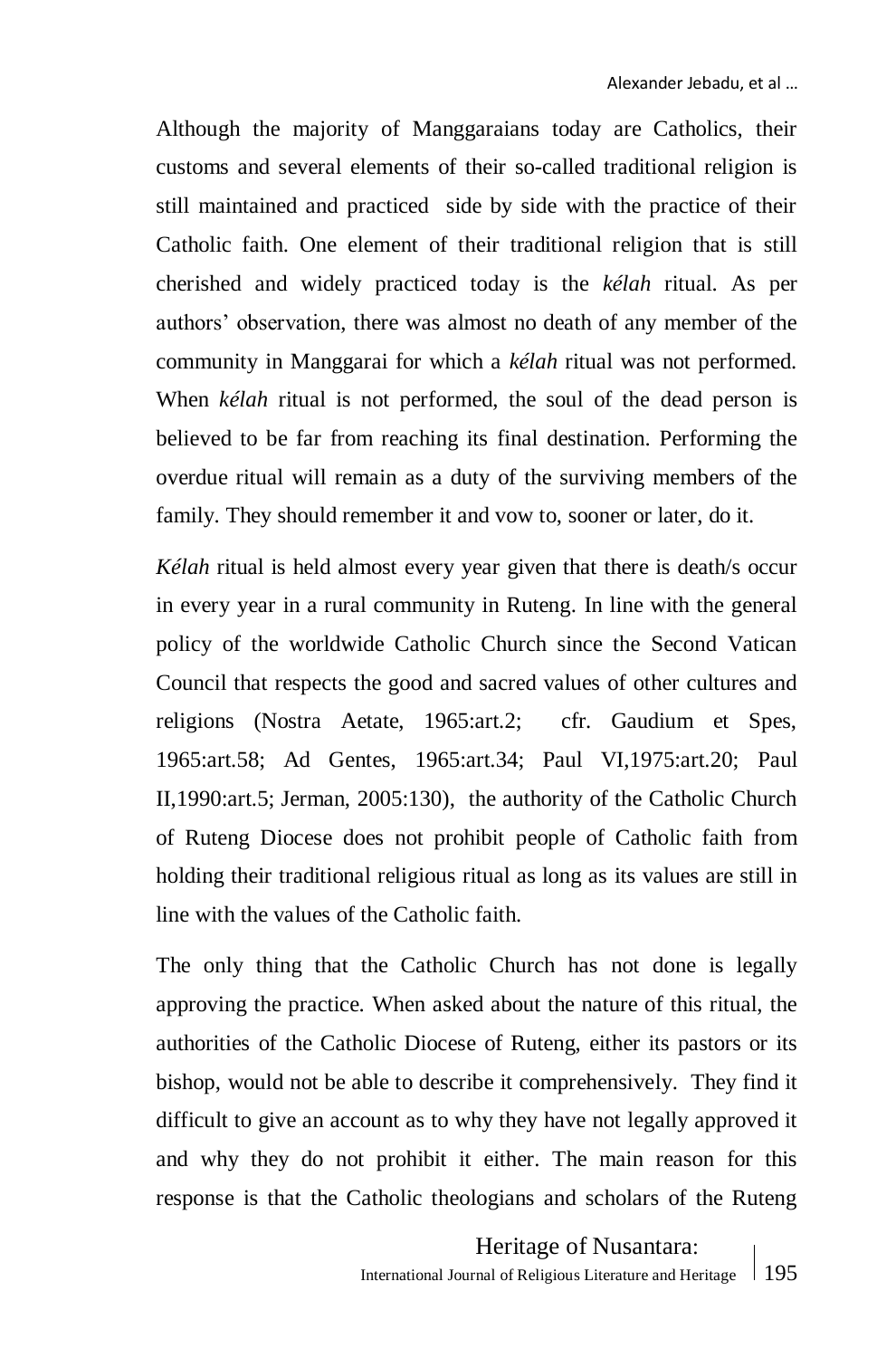Diocese have not conducted a research study on this particular traditional religious ritual. Due to the absence of Church official approval to include the rituals into worships, *kélah* ritual and the Catholic Holy Mass are celebrated separately for the same religious event. Normally, *kélah* ritual is conducted first, in its own way, and then soon after it is followed by the celebration of the Catholic Holy Mass. Both rituals are meant for the safe journey of the departing soul on that very day.

In terms of financial cost, the *kélah* celebration can be categorized as costly. It draws large groups of people such as residents of the entire village where *kélah* ritual is held. Groups families called *anakrona* (the wife-givers) and *anakwina* (the wife-receivers or wife-takers), including those living in distance, must attend the celebration. They must be willing to sacrifice their time, energy, money, and their day job for two to three days for this ritual.

From these facts, it can be drawn two major of problems that need to be addressed in this study. First, although the Catholic Church in Ruteng Dioces in Flores, Eastern Indonesia has been very tolerant toward the ritual of *kélah*, they might not be well-informed about the theological significance of the ritual for the traditional Manggaraians. Second, although Manggarians cherish and practice the ritual, some of them may not have a good understanding of it due to the fact that this ritual is inherited from one generation to another without discussing its important nature.

Based on these two aforementioned main problems, the objective of this paper is to discuss the theological significance of *kélah* ritual by the Manggaraians. *Kélah* is a rite of passage of the human soul departing from this world to heaven, conducted a few days or months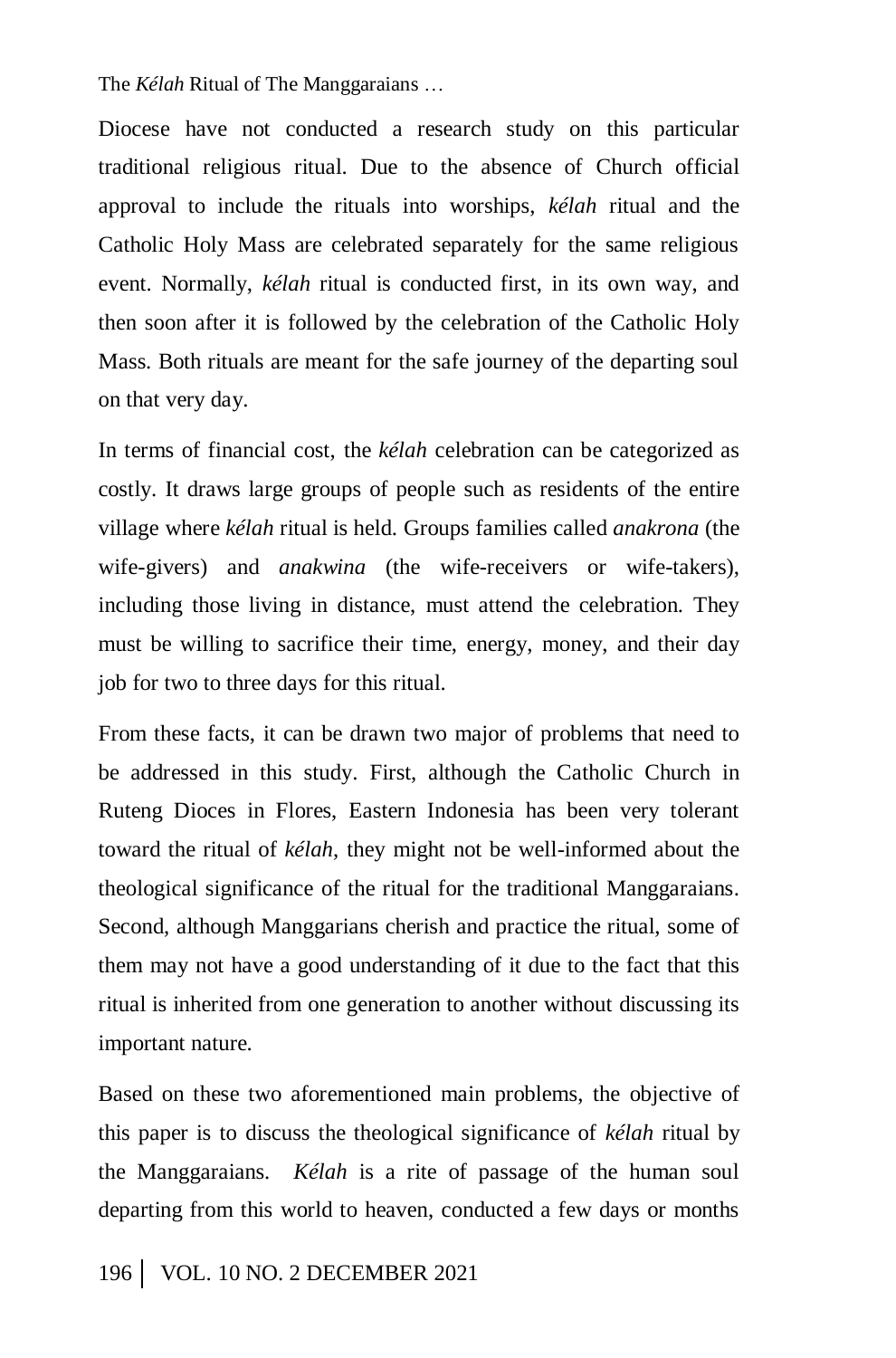after the body's interment. The principle of this ritual is quite similar with the Catholic faith doctrine regarding the gradual departure of the human soul to Heaven after its corporal death (so called purgatory). Rationally, this ritual can be officially incorporated into the church tradition and worship as dreamed by the Catholic Church since the Second Vatican Council in 1964: "Anything in people's way of life which is not indissolubly bound up with superstition and error, the Church studies with sympathy, and, if possible, preserves intact. It [the Church] sometimes admits such things [human cultures and the sacred values of other religions] into the liturgy itself, provided they harmonize with its true authentic spirit" (Sacrosanctum Concilium, 1964: art.37; cfr. Mercado, 1992:133; Zoa, 1991:277-278).

In doing so, the local Catholic Church in the Diocese of Ruteng, Flores, implements the call of the Universal Church that it should bring into dialogue with the world in which she exists and labors (Paul VI, 1964: art.65; cfr. Paul II, 1979: art.11; Gioia, 2006:72 ). In fact, this move is also in line with the teachings of Pope John Paul II. In *Ecclesia in Asia*, a document written as part of preparations for the celebration of the blessed year 2000, Paul II (1999: art.6, 20-22) says that respecting and embracing sacred values in other religions and the cultures of peoples is one of the dreams of the Catholic Church which is based on the love of Jesus Christ that embraces all peoples and cultures. This is true especially when human cultures and religious traditions are in themselves not evil things. Such human cultures and religious traditions are to be conserved and protected (Gallagher, 2003: 116-117, cfr. Fox, 2002: 133; (Bevans, 2004: 385-388), including *kélah* cherished by the Manggaraians in Flores, Eastern Indonesia up to this day.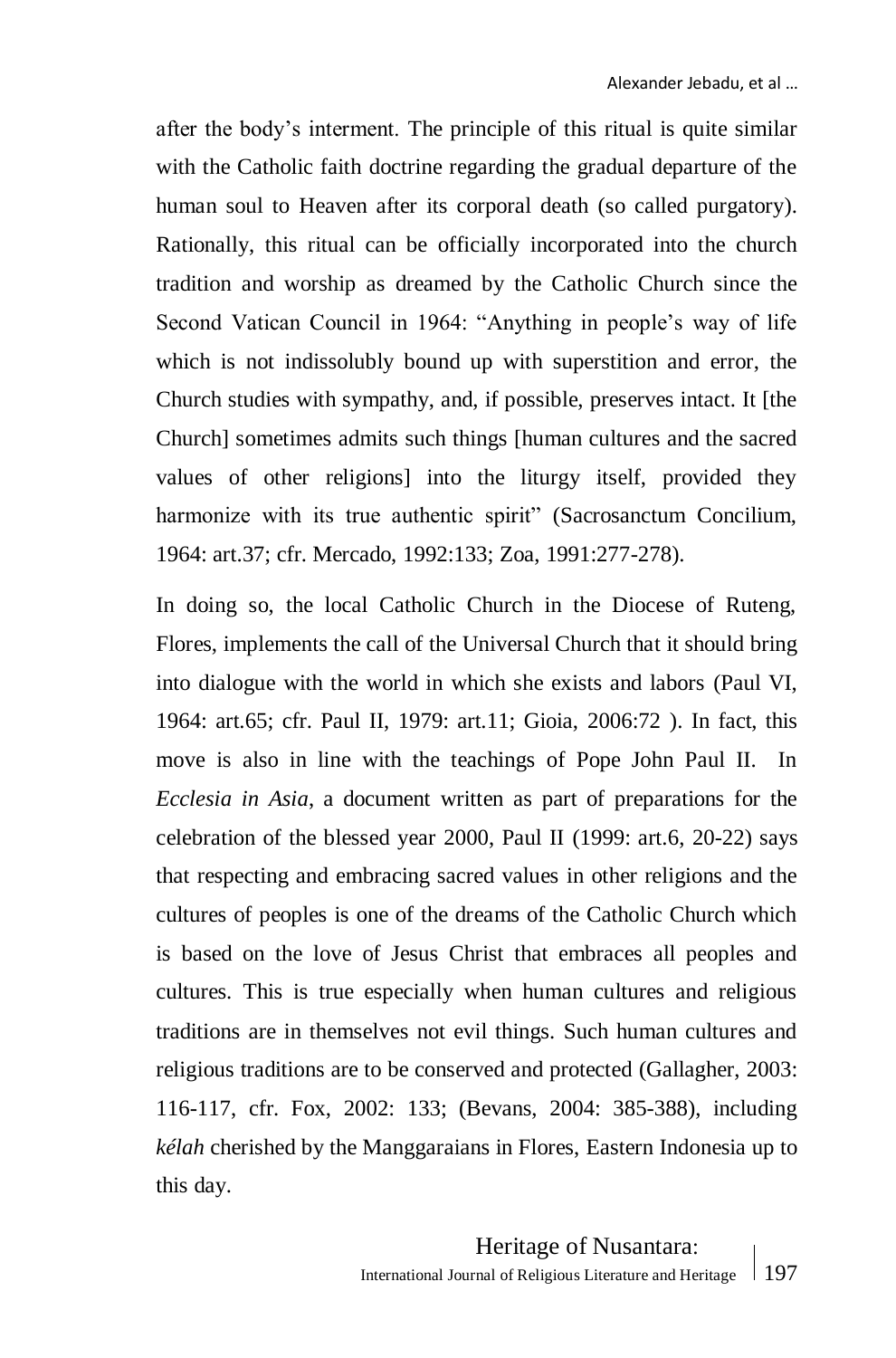# **Method**

This study was mainly conducted through a fieldwork and literature studies pertinent to the research subject. The researcher was involved in direct observation and participation in *kélah* ritual in 2019. This study was conducted in three churches, namely St. Mark Parish of Rego, Sacred Heart of Jesus Parish of Golowelu, and St. Joseph Freinademetz Parish of Wajur – all in the Catholic Diocese of Ruteng. In these selected parishes, data was collected through focus group discussions (FGD), interviews with key informants, and direct participatiion in *kélah* rituals. Additional data was also collected through questionnaires filled out by one hundred villagers in each of the three parishes selected.

## **Literature Review**

In many traditional religions, rituals that are similar to *kélah* are commonly found among various ethnic groups, either in Flores, in ethnic groups of Indonesia, or among the indigenous people in other parts of the world. Even though the ritual is performed in different ways, its main purpose remains the same. It is based on a religious belief that the soul of a deceased person does not immediately go to its eternal residence in the afterlife. Instead, it departs slowly up to a point where the living family members let it go for good through a ritual, so called by the Manggaraians as *kélah*.

Similar to Manggaraians, indigenous Australians, for instance, believe that when a person dies, the soul leaves the body in which it resided and once the mourning period is over it goes to the land of the souls (Durkheim, 1995: 249-250). It means that from the day of the body burial, the soul still temporarily lingers with the surviving family. When a farewell ritual is conducted at the end of the mourning period,

198VOL. 10 NO. 2 DECEMBER 2021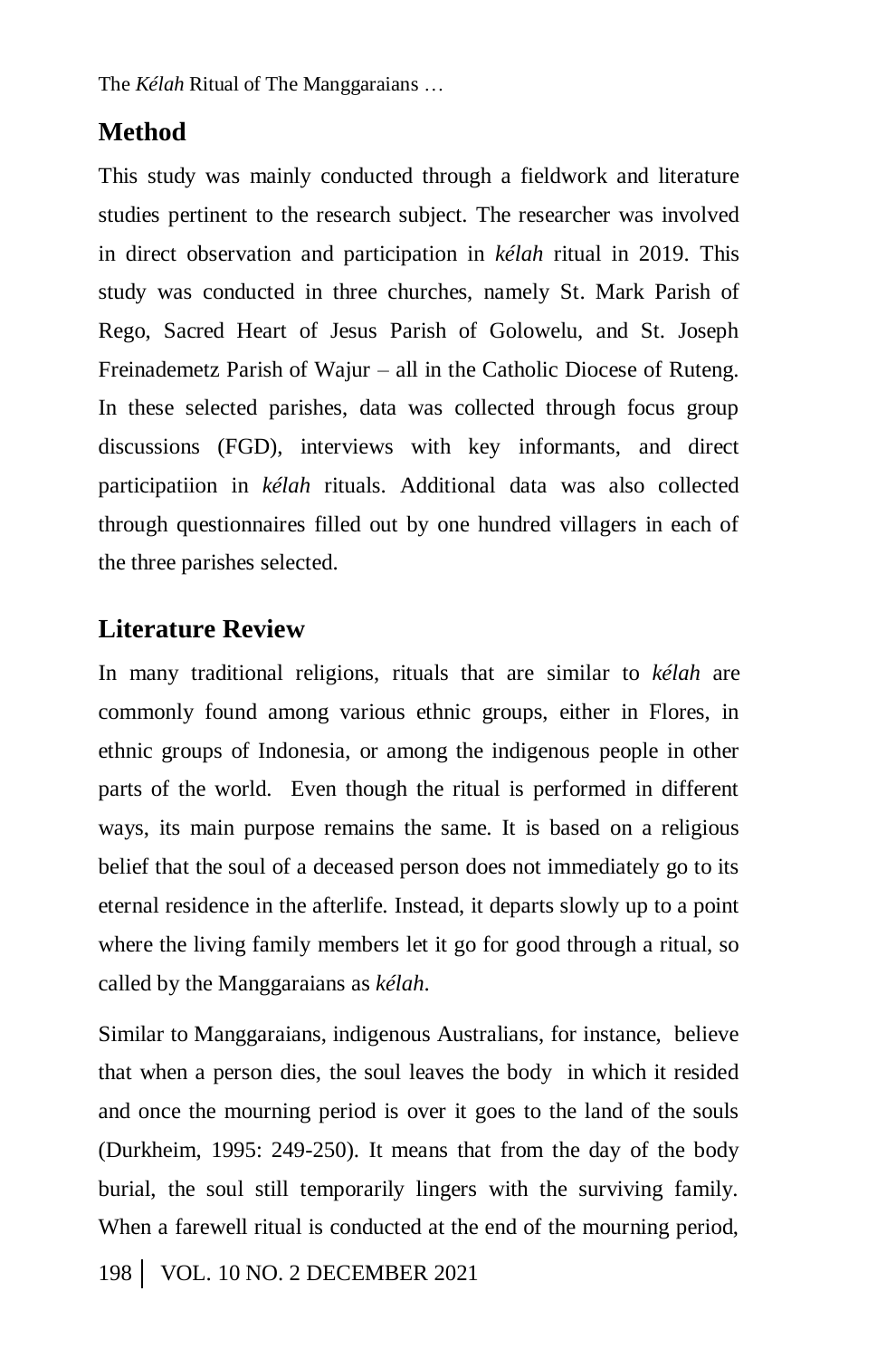the soul starts departing to its final destiny – the land of the souls, or Heaven in the view of modern religion.

In Indonesia, many Muslims still practice a *tahlilan*, a series of prayers adopted from an old Javanese traditional religion, offered on the third, seventh, one hundredth and one thousandth day for the soul after the interment of its body. (Geertz, 1960:72). According to Machasin , this religious practice should be preserved even though the practice is not based on the Qur'an or any Hadith (2017:216). This indicates that some Javanese Muslims also believe that the souls of the newly deceased do not immediately ascend from the world of the living and quickly arrive in the eternal life. The souls, on the other hand, still linger with their surviving families for a certain period of time and are in need of their supporting prayers for the soul's final destiny in heaven.

Verheijen (1991) who has dedicated his life in observing this ritual, noted that few days upon someone's death, the surviving family members are not allowed to conduct their regular activities (e.g. going to farm, playing any music instrument, visiting their garden, etc.). *Kélah* can only be taken place where both families of wife-givers and wife-receivers attend the ceremony; thus this ritual is usually postpone until a suitable time for everyone (Verheijen, 1991: 213). Following Verheijen, Maribeth Erb (1999) also observed that until a *kélah* ritual is held, the soul of the deceased were still around and so their sleeping and eating spots are treated similarly as if they were still alive. During the mealtime, meal is placed on the spot where the deceased used to eat; a cloth is placed on the spot where he/she used to sleep. The ritual is concluded by an animal sacrisfaction (Erb, 1999:50).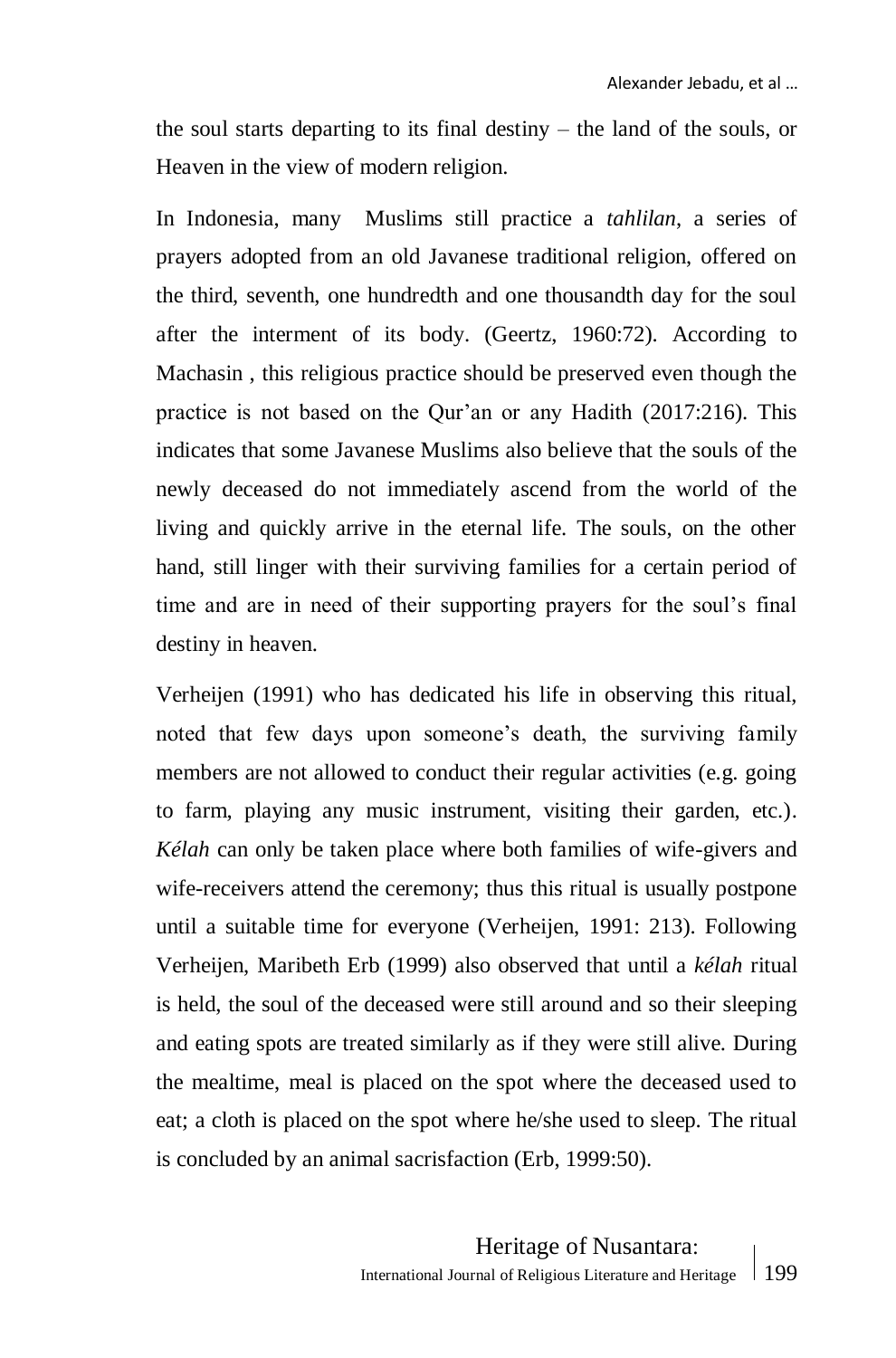The most recent study on *kélah* ritual published in *Studia Islamika* by Yohanes Lon and Fransiska Widyawati, define *kélas,* the word for the *kélah* ritual in the local language of the Manggaraians, as death commemoration (Lon, 2019:456). Here, the authors mention a pig sacrificed at the occasion of the *kélah* as *elakélas*. The pig is sacrificed as part of the prayer to say the final goodbye for the soul of the deceased person that starts its departure for heaven on that very day. Therefore, it is not sacrificed for a commemoration for the dead.

While *kélah* is presented very briefly, the discussion of Verhejijen and Erb, and Lon and Widyastuti on this ritual are not sufficient since due to the main subject of their studies. (Catatan copy editor: kalimat 'since due to the main subject of their studies' tidak serasi dengan kalimat sebelumnya yang menyatakan 'the discussion…. On this ritual are not sufficient.' Saran: rephrase to clarify) In these previous studies, *kélah*  was simply seen as a social and cultural phenomenon. *Kélah* ritual, in fact, means much more than a social or cultural phenomenon for Manggaraians. *Kélah* ritual is an aspect of the traditional religion of the Manggaraians with deep theological significance both for the departing soul of the dead person and for the surviving family members left behind. The present study is therefore aimed to fill this gap in the literature.

## **Result and Discussion**

#### **The Process of the** *Kélah* **Ritual**

#### *a) The Vigil of the Kélah Ritual*

Before *kélah* ritual is conducted in the morning, all guests, especially the entourage of relatives of the family of wife-givers and of wifereceivers are expected to arrive in the evening. They are warmly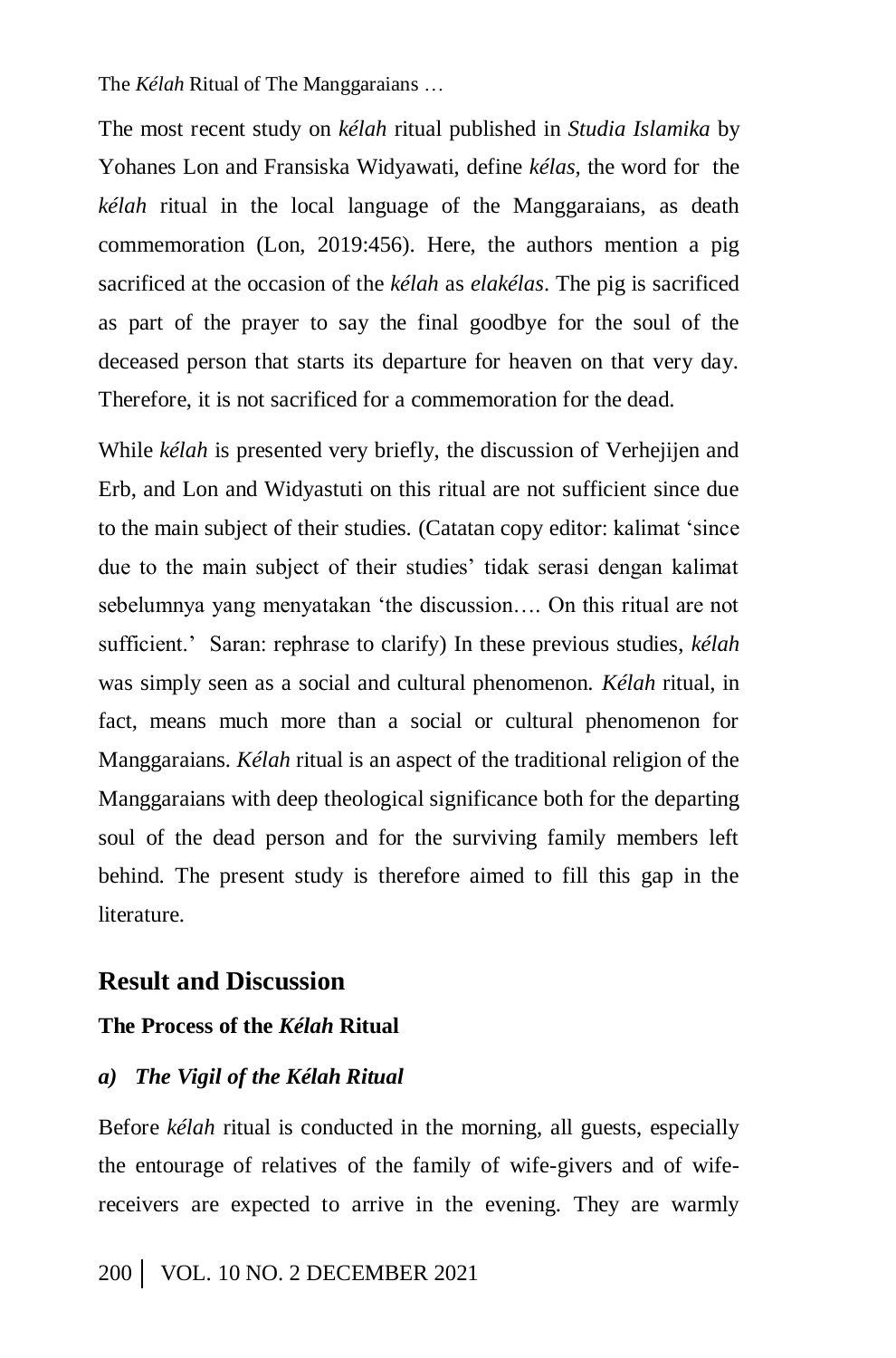welcomed by the host and have dinner together. This welcoming ceremony and dinner usually last until 10.00 p.m.

#### *The Ting Ghang Ritual*

At around 07.00 p.m. the event begins with a ritual of *ting ghang*  and *ngereng weki*. In the ritual of *ting ghang*, the soul of the deceased is called to symbolically eat together with all of the surviving family members and all who are present for the last time. At a *haungta'a* ritual conducted to delay a *kélah* ritual, the soul of the deceased is told to leave his/her living family for a while, and he is promised to be called back when *kélah* ritual is to be held later.

If followed carefully, this ceremony is very moving. The soul of the deceased person, who is being invited to sit and eat together with his/her surviving family that night, is provided an empty pillow. He/she is symbolically welcomed to sit on it to indicate that he/she is indeed present and is willing to stay with the surviving family for the last time before he/she heads to the afterlife in the morning as *kélah* ritual is conducted.

#### *The Ritual of Ngereng Weki*

*Ngereng weki* is a ritual meant to ask for God's protection for all the surviving family and relatives, both who are present and not present. They are all expected not to fall into any temptation that endangers their body and soul. *Ngereng wiki* is conducted prior to *kélah* where a number of animals will be sacrificed, such as two roosters and two pigs or a buffalo. One rooster and one pig are sacrificed for the soul of the dead, while another rooster and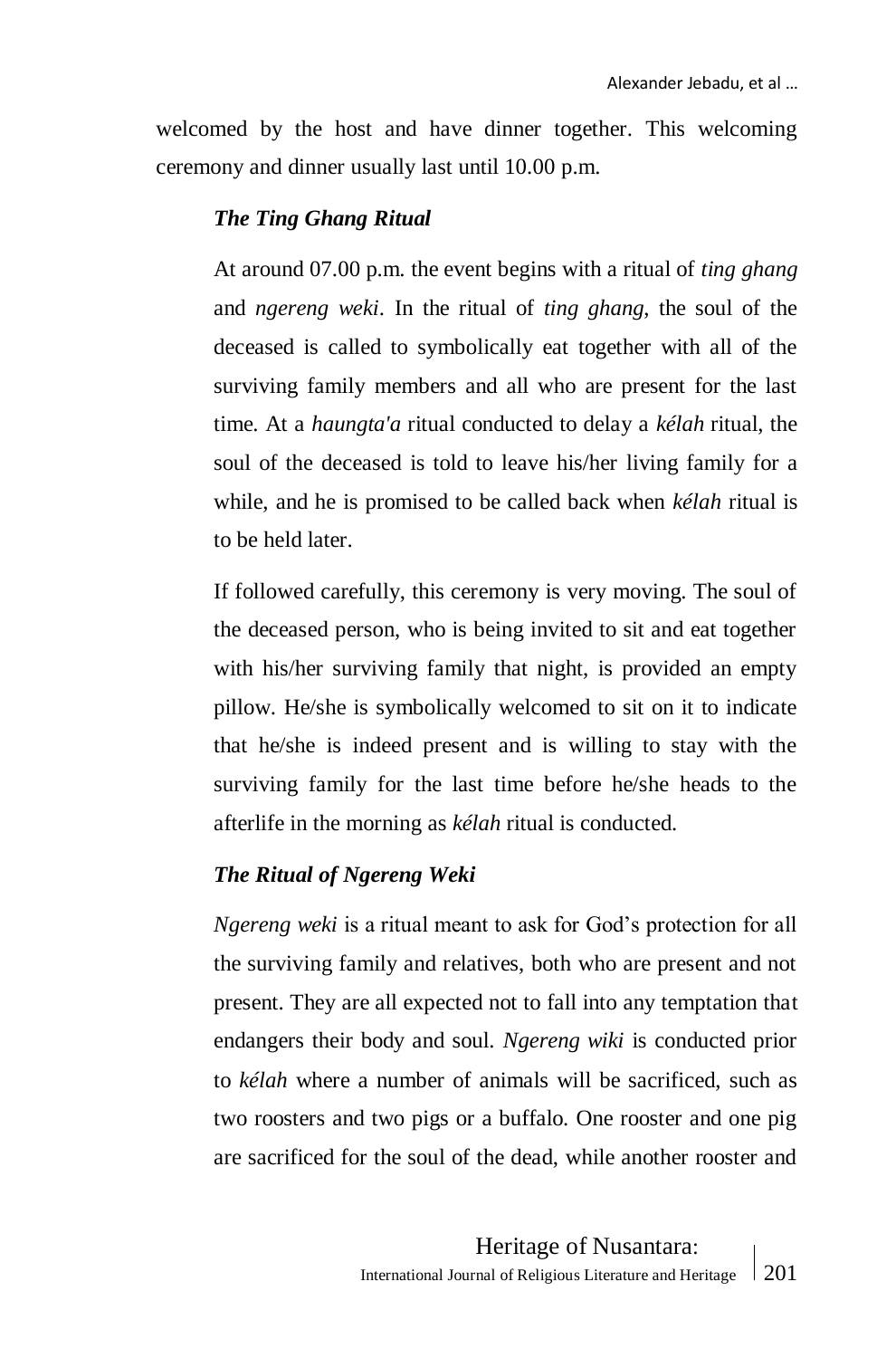pig are offered as a symbolic prayer for the wellbeing of all the surviving family members.

As commonly practiced in the world religions, animals are sacrificed to replace human beings in order to make peace with God. In every religious ritual of sacrification, humans are supposed to be sacrificed to God, as mentioned in the Old Testament Bible. God demanded Abraham to offer his only son Isaac, but later Isaac was replaced by a lamb (cfr. Gen.22:1-19). The Manggaraians, according to their traditional religion, also have the same belief. God accepts the sacrifice of animals offered as a substitute for human sacrifice. Based on this traditional religious belief, then, on the night before *kélah* ritual, the surviving family members make a petition to God that only animals will be sacrificed, not the surviving human lives.

#### *b) On the Day of the Kélah Ritual*

The ceremony of *kélah* always takes place in the morning around 7.00 a.m. Even though the soul of the deceased can leave the world for heaven any time, either in the morning, at noon, in the evening or at night, the Manggaraians still use their natural human sense. In their view, it is better for the soul of the deceased to start his/her long journey to heaven in the morning instead of any other times. *Kélah*  itself consists of three main parts. First, *langsung jerék*, a set of prayers offered by everyone who is left by the deceased, namely: the surviving family members, village residents, the wife-givers and the wife-takers. Their prayers are requested by the ritual leader and are united in the main prayer of the *kélah* ritual. The second part is *tudak kélah*, which is the main prayer and the peak of the *kélah* ritual. Lastly, *tudak pangga*, a special prayer is offered by the family groups of wife-givers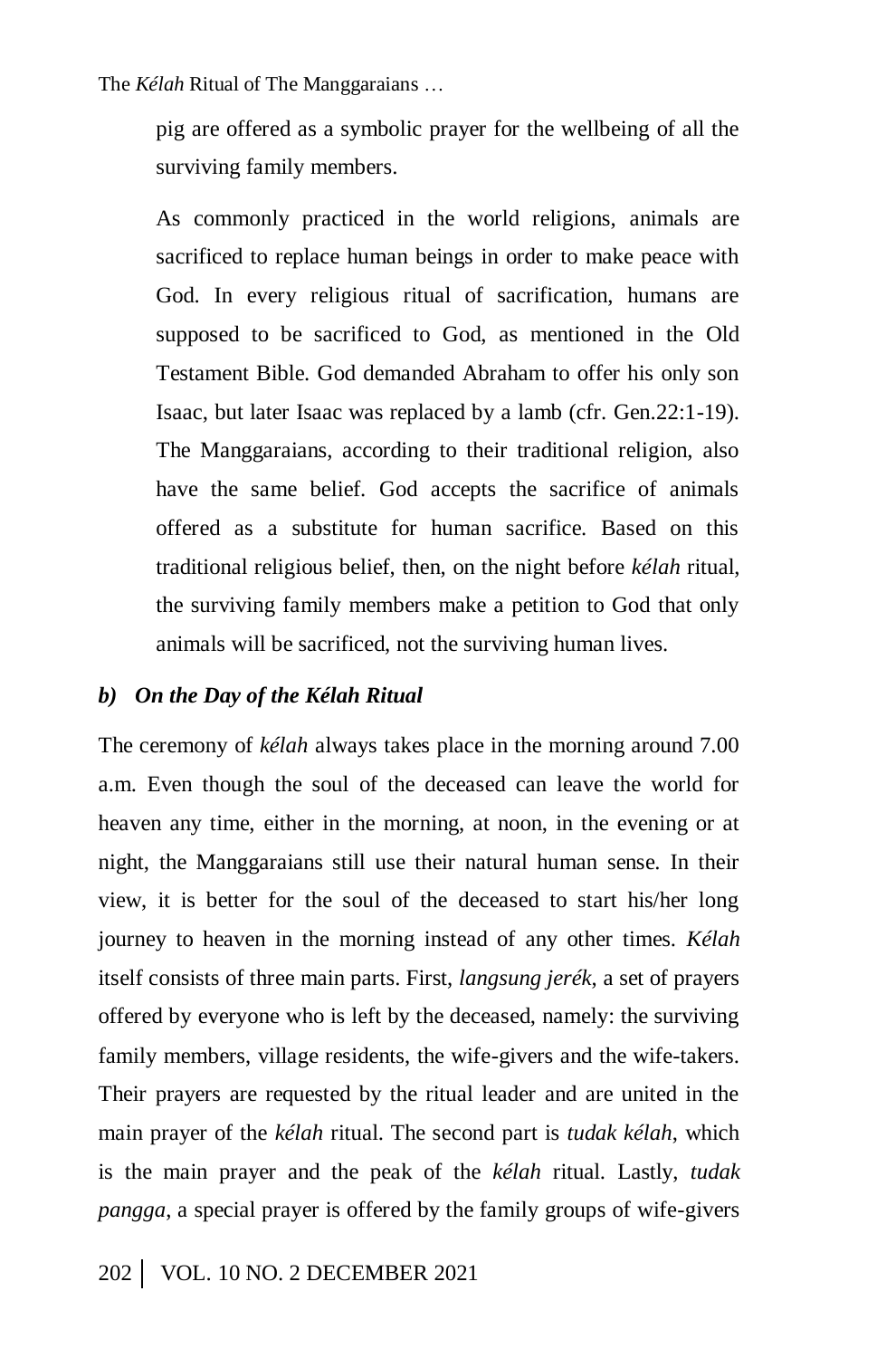for the wellbeing of all the surviving family members of the deceased person.

#### *The Tudak Kélah Ritual*

After the prayer offering from all parties, the ritual leader continues with the most important part of the ritual, namely reciting the prayer for the sacrificed animals in order to deliver and permit the soul of the deceased to immediately start his/her long journey to heaven. He opens the prayer by telling all parties present: "Now we have arrived at the peak of our ritual. Since you support heartily this ritual with your prayers, let us now proceed to the most solemn part of our program, namely, the prayer of the *kélah* ritual."

In and through the prayer of *Tudak Kélah* Ritual, the soul of the deceased is believed to start heading for heaven. S/he is now a part of the family of the ancestors gathering with God. Later on, the ceremony is followed by *tudak pangga* provided by the family groups of wife-givers to pray for the wellbeing of the surviving family members. Whenever there is a Catholic Pastor, the ritual is consummated by celebrating the Sacred Holy Mass in which the pastor also prays for the safe journey of the deceased soul off to heaven, and the wellbeing of the surviving family who are still in this world.

#### **The Meaning of the** *Kélah* **Ritual**

What is the meaning of the *kélah* ritual for the Manggaraians or of the similar ritual for other ethnic groups of the world religions? For Manggaraians, the meaning of *kélah* can be detected through the inquiry of various terms or phrases used to describe the ritual such as: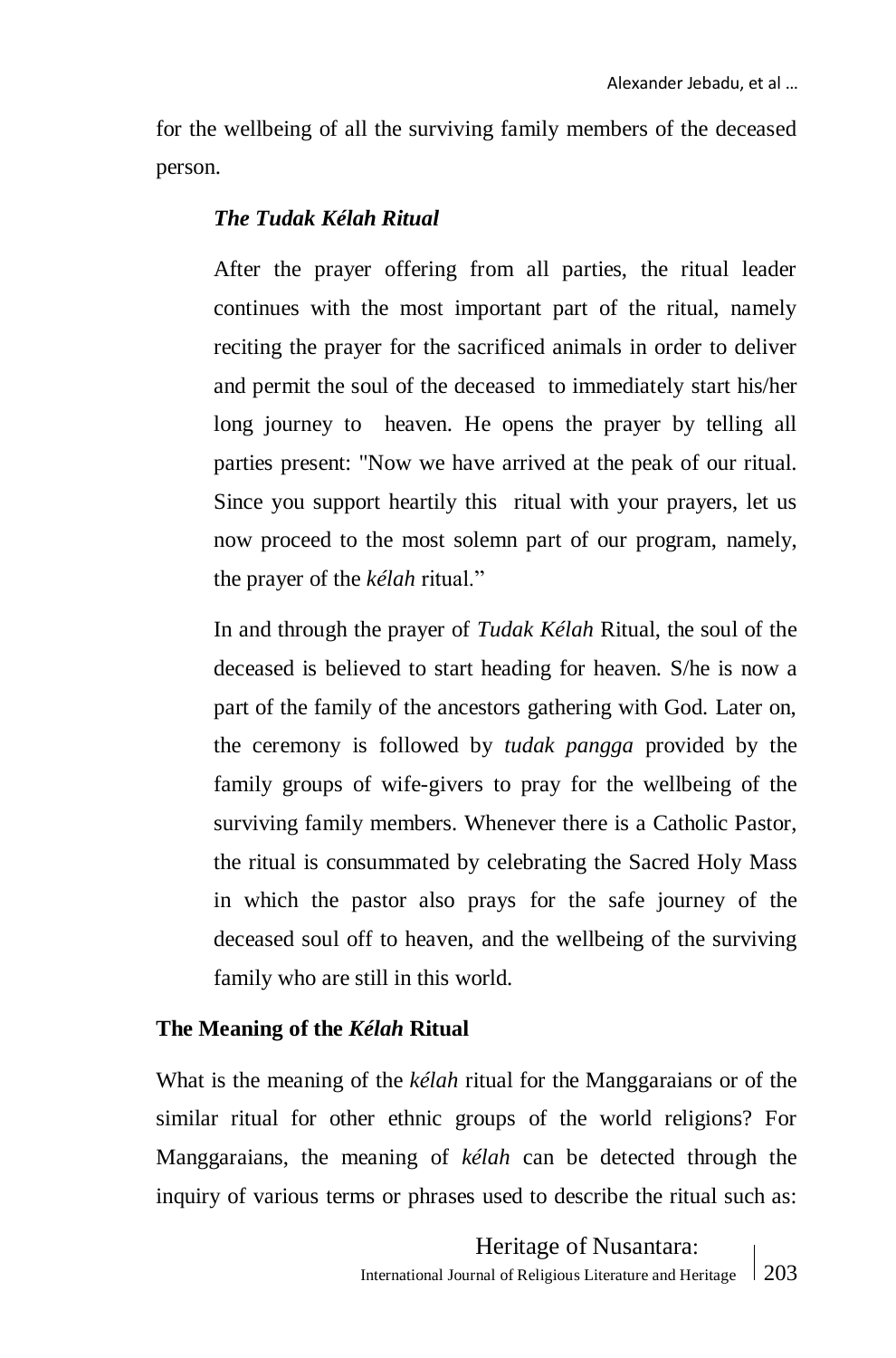1) *kélah* (farewell, to separate)*,* 2*) pekedi'a* (to repair, to fix, to correct), 3) *pedéng bokong* (to provide life provision), 4) *halé mai waé ghau sé mai waé ghami* (you go your way and we go our way), 5) *ténté watu pésék pandé mbaru baté ka'éng, rojo niang mongko pandé mbaru baté ka'éng* (to build a new residence)*,* 6) *ting lose weru* (to give a new 'bedroom') and 7) *jiri seki ghia ga agu nganséng jiri létang laéng kamping Murin* (becoming ancestor and mediator between the living and God). Each of these terms are described as follows.

First, the term *kélah*. According to Verheijen, the word *kélah* in the language spoken by the Manggaraians means 'separation' (noun) or 'to separate' (verb). Consequently, the word *kélah* can be used to describe any separation in general (Verheijen, 1991:199). In fact, this word is exclusively used to express a final separation or an ultimate farewell between the soul of the deceased person and his/her surviving family members.

Second, the phrase *pekedi'a*. In the language of the Manggaraians, the word *pekedi'a* means 'repair' (noun) or 'to repair' (verb). It is to repair something that is damaged or broken, or to correct something that is wrong, or to straighten up something that is crooked. For Manggaraians, ritual of *kélah* is meant to clean all the weaknesses that have been committed by the deceased person during his/her life time in the world. Before his/her soul leaves the mundane world for the last time, the surviving family members are obliged to repair the damaged relationship, to correct all his/her wrong doings, to straighten up all his/her crooked acts of the past. Using the language of Christianity, in this ultimate farewell the surviving family members have a loving duty to beg God's mercy for all his/her sins so that his/her soul may be welcomed without any hindrance in heaven.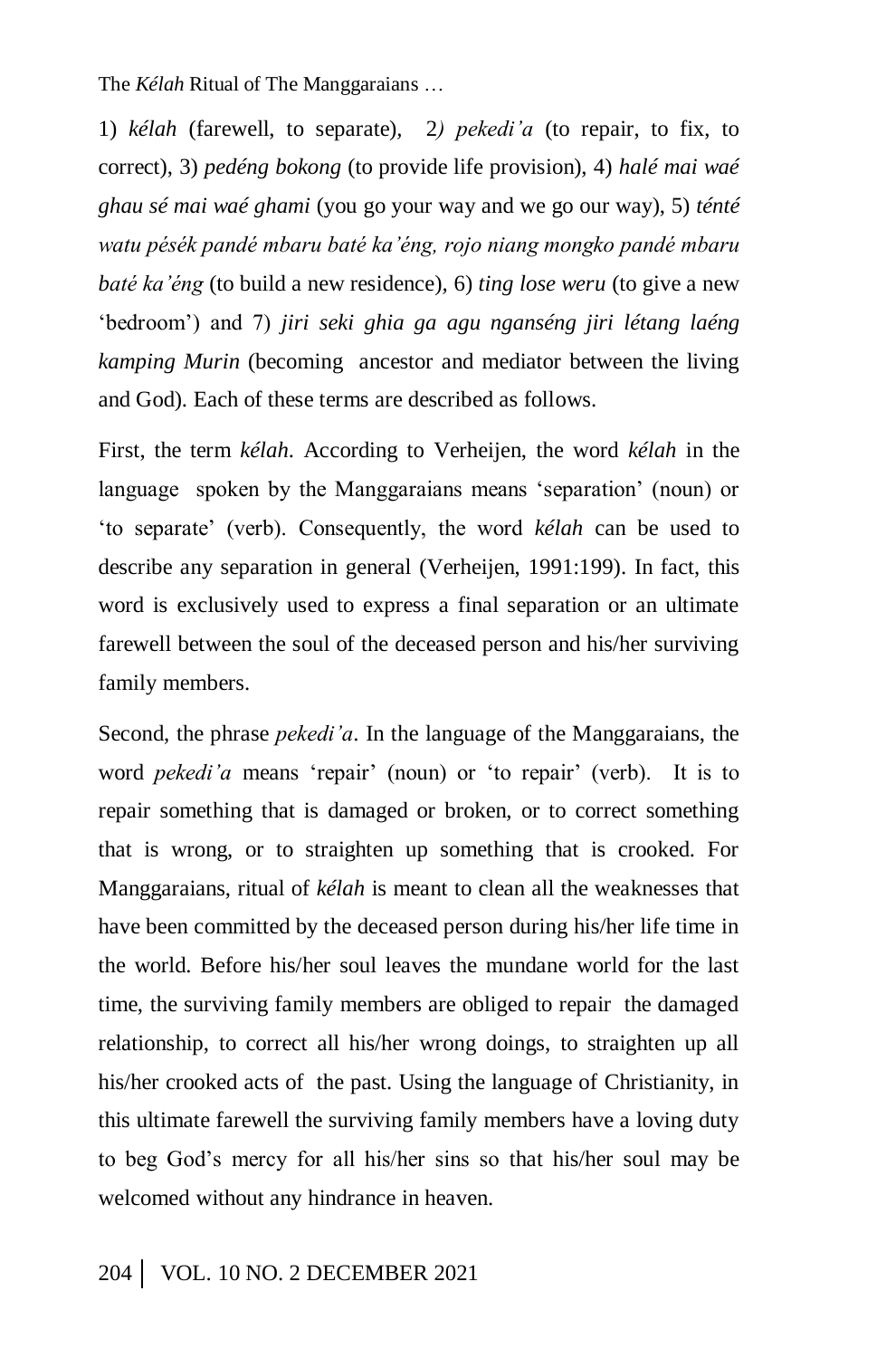Third, the phrase *pedéng bokong*. The word *pedéng* in the language of the Manggaraians means 'a gift' (noun) or 'to give' (verb) and '*bokon*g' means provisions. Based on the literal meaning of these words, the phrase *pedéng bokong* means to provide provisions. At the *kélah* ritual, the departing soul is being given ultimate provisions by the surviving family members for his/her safe journey to heaven. What and how much provisions should be given, this can vary. The first possibility is that these provisions are in the forms of good wishes and various prayers for God's forgiveness for all sins of the deceased person committed while roaming this mundane life.

Other provisions are in the form of economic and social rights for the welfare of eternal life of the deceased person in heaven. Like the traditional society in general, the Manggaraians imagine new life in the afterlife more or less like earthly life. In Heaven, the souls of the living dead are still in need of some kind of economic and social rights such as fire to cook food, water to drink, a yard to have communal play, a place of worship and a garden to work. It is imagined that, just as the living in the world need these five socio-economic sectors to live in prosperity, the souls in the afterlife also need some kind of socioeconomic sources in order to live in prosperity. That is the reason that on the day of the *kélah* ritual, fire, water, clothing, animals sacrificed and various other things are symbolically given to the departing soul.

Fourth, the phrase *halé mai waé ghau sé mai waé ghami*. This phrase is one of the most frequent parts of the prayer chanted on the *kélah* ritual. Literally, *hale mai* means 'on the other side' and usually westward, *wae* means 'river', *ghau* means 'you', *sé mai* means 'the side over here' and *ghami* means 'we'. Based on this literal meaning, the phrase *halé mai waé ghau sé mai waé ghami* means that from the

> Heritage of Nusantara: International Journal of Religious Literature and Heritage | 205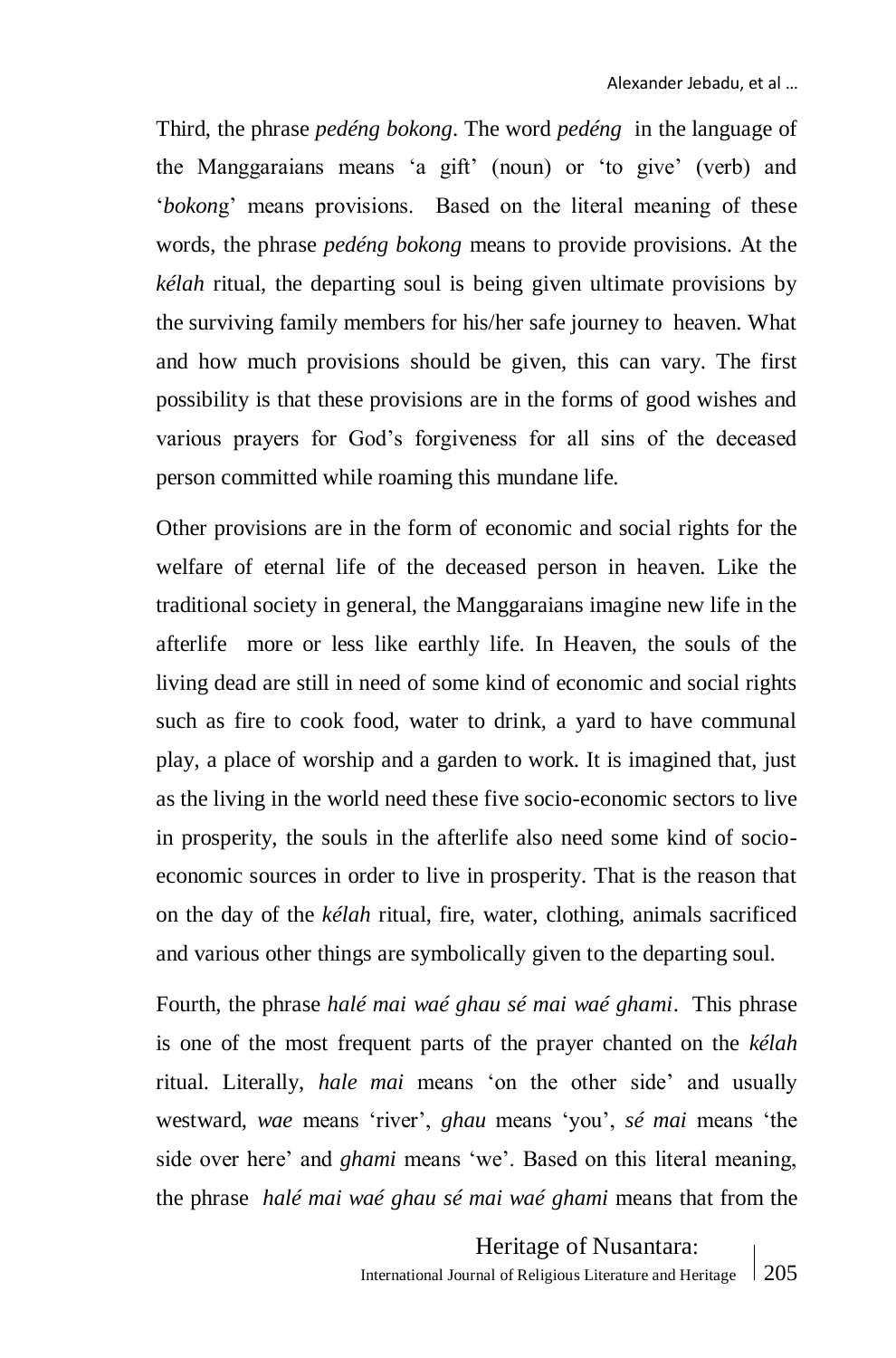moment at which *the kélah ritual* is conducted, the surviving family members and the departing soul begin to live separately in two different worlds. It is like two groups of people whose lives are separated by a large river and cannot cross over the other side. The expression of this traditional prayer symbolizes a definitive separation between the departing soul that ascends into heaven and all his/her surviving family members who still need to continue their lives in the world.

Fifth, the phrase *ténté watu pésék pandem baru bate kaéng rojo niang mongko pandé mbaru bate ka'éng.* Literally, *ténté* means 'to stick something into the ground', *watu* means 'stone', *pésék* means 'flat', *pandé* means 'to build', *mbaru* means 'a house', *bate ka'éng* means 'a place to live', *rojo* means 'to weave' and *niang mongko* means 'a traditional ancestral home of the Manggaraians which looks like a pyramid'. The phrase *ténté watu pésék pandé mbaru bate kaéng rojo niang mongko pandé mbaru bate ka'éng* means that the *kélah* is an endeavor of the surviving family members to ensure heaven for their departing soul. They set up this home in heaven for the departing soul through their prayers so that s/he could be warmly welcomed by God in heaven.

Sixth, the phrase *tinglose weru*. Literally, *ting* means 'to give', *losé* means 'a mat or a bedroom', and *weru* means 'new'. *Kélah* as a *ting lose weru* means that through a series of rituals, the departing soul is symbolically given by God 'a new bedroom' or 'a new residence' in heaven. The surviving family members have to intercede for the departing soul. Starting on the day of *kélah* ceremony, the departing soul no longer shares a bedroom or home with his/her surviving family members in the world. Instead, s/he starts to share a new home with the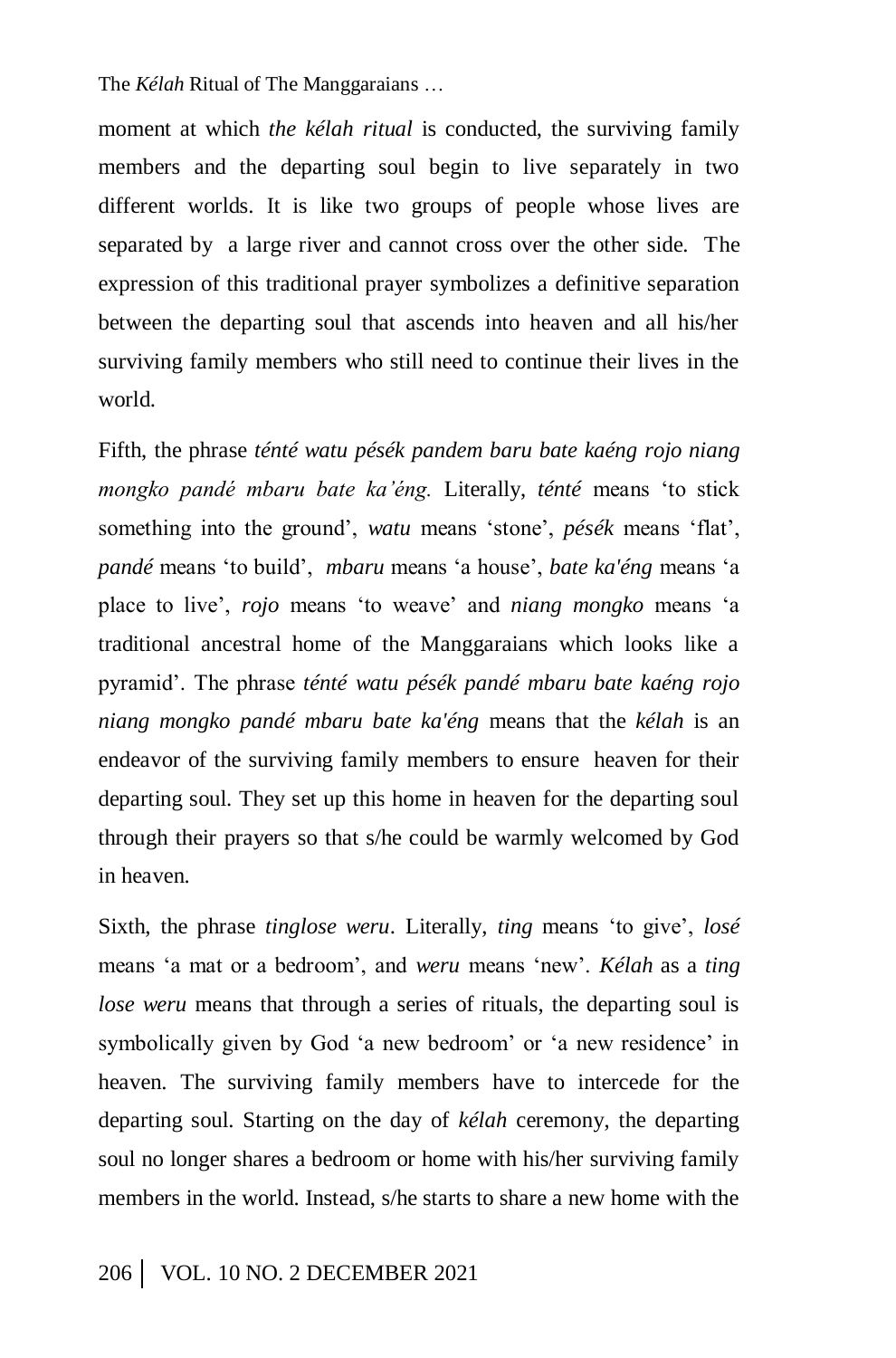ancestors in heaven. For this reason, all members of the surviving family are all invited for the occasion to pray that God may be pleased to give the soul of their loved one a new eternal home in heaven.

Seventh, the expression of *jiri seki ghia ga agu nganséng jiri létang laeng kamping Murin.* Literally, *jiri* means 'to become', *seki* means 'the soul of the dead is believed to be with souls of the ancestors and with God in heaven', *ghia* means 's/he', *agu* means 'and', *nganséng* means 'to be able to', *létang* means 'a bridge or intermediary', *laéng* means 'to become', *kamping* means 'towards', and *Murin* means 'God' as the Absolute Owner of life. This expression implies that the departing soul is believed to have officially been a member of another community in another world. The souls of other living dead – the ancestors – can play a role as an intermediary between his/her surviving family members who are still in the world and the Almighty God. His/her surviving family in the world can invoke God's various blessings through her/his prayer intercession in heaven. Consequently, when a ritual of *kélah* has not been conducted for a deceased soul, s/he cannot yet become an intermediary between his/her surviving family members in the world and God in heaven.

The last phrase later becomes a critical note for the contemporary Manggaraians who tend to postpone the ceremony of the *kélah* ritual for years. If the Manggaraians are consistent with their traditional religious belief system that *kélah* is essential to deliver the soul of the deceased to heaven, this ritual should not be postponed for years. Rather, it should have been conducted as soon as possible for the family members. In the old days, the main reason for postponement of the ritual was bad weather. If a person dies during the rainy season, the surviving family cannot conduct the *kélah* ritual right away at that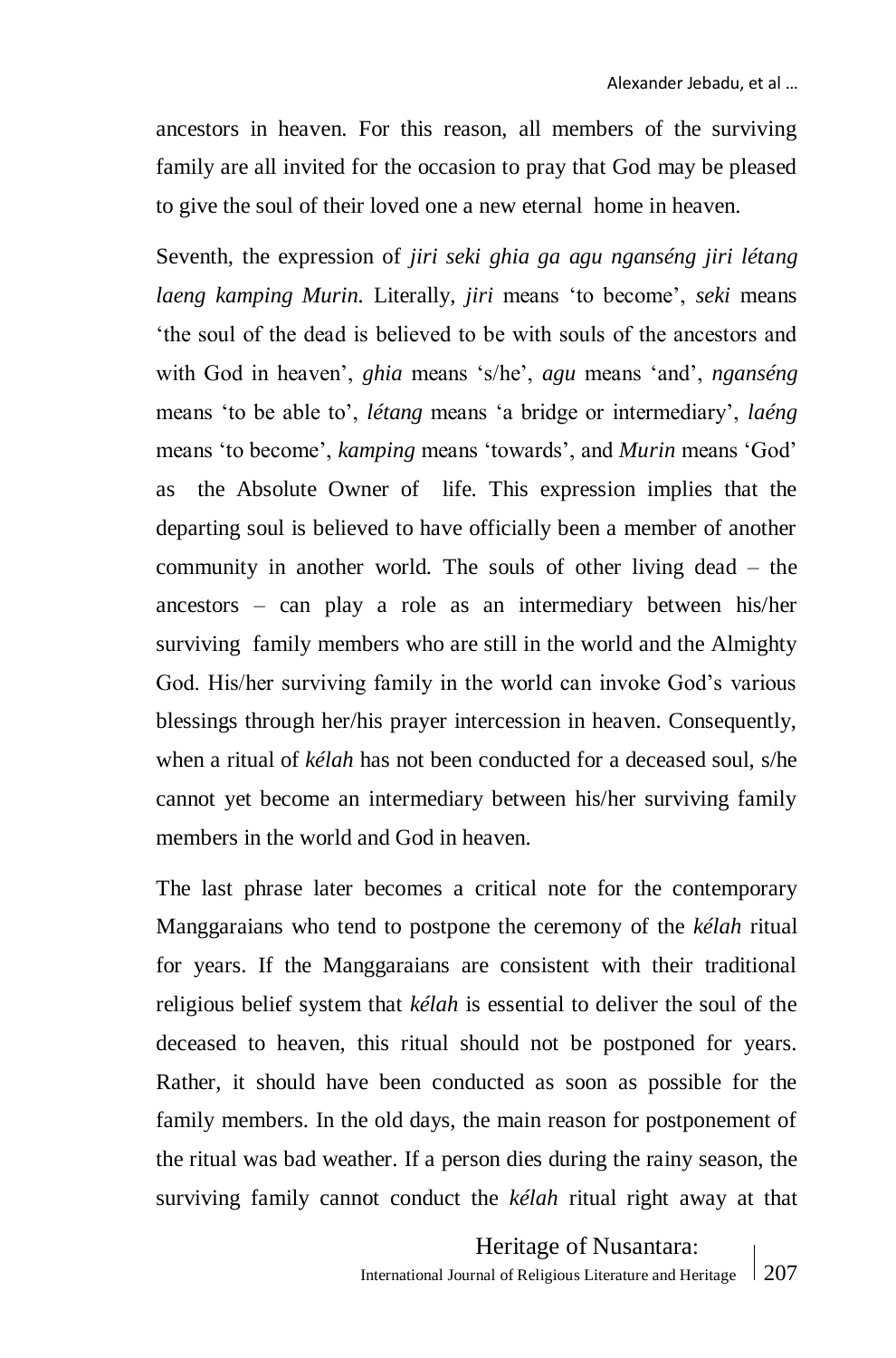time. Another question as to whether the departure of the soul to the afterlife will also be delayed for years because of the postponement of *kélah* ceremony, prevails.

#### **3. The Timing of the** *Kélah* **Ritual**

Manggaraians believe that the soul of a deceased person still lingers with his/her surviving family up to the third, fourth, fifth or eighth day after the burial of the body. This belief varies from one region to another. In one region, people conduct the *kélah* on the third day, others do it on the fourth day, on the fifth day or on the eighth day. This time division is made according to what is called the *seki* (life cycle) of each region. There are *seki telu* (life cycle three), *seki pat* (life cycle four), *seki lima* (life cycle five) and *seki alo* (life cycle eight). It is also important to note that all processes occur at death must parallel the processes that occur at birth. There are *seki mata* (life cycle of death) that must parallel with *seki loah* (life cycle of birth).

According to the traditional religious belief system of the Manggaraians, a baby is not automatically counted as a member of the living family. From the day of his/her birth until a few days afterward, the baby and the mother are secluded inside the house. They stay in the hearth called *sumpéng* (the fire of confinement) for several days according to the kind of *seki* practiced by the clan family (Erb, 1999:39). The Manggaraians where an author is from (Jebadu) practice *seki alo* (life cycle eight). The newborn baby and the mother are secluded inside a house near a *sumpéng* for eight days and nights. During the stay in the *sumpéng*, the baby along with his/her soul is not considered a part of the world of the living, rather it still belongs to the previous eternal world that belongs to God.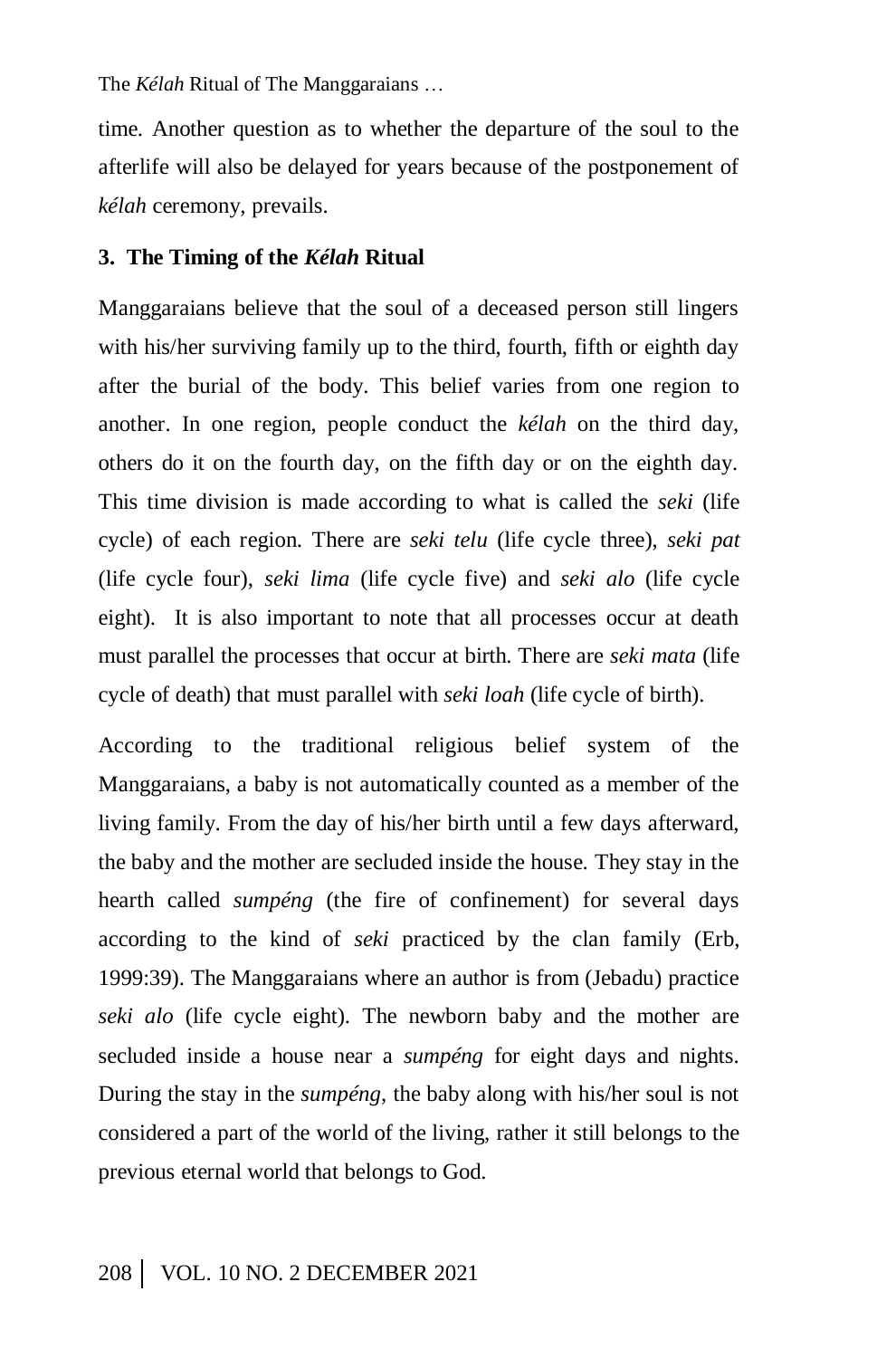On the eighth day, *sumpéng* is torn apart, and the baby for the first time is taken out of the house and his/her presence is announced to all family members of his/her clan. On the occasion of this ceremony called *séar sumpéng*, all people in the entire village, relatives of the family of wife-givers and of wife-takers are all invited to welcome the baby to the world of the living. They set up a great celebration of *sear sumpéng* for the baby. If the parents of the baby are not ready to do the ritual, it can be postponed for a later time.

For Manggaraians, during the time of death, the process of transitioning human life also follows exactly the same stages of transitioning life at time of birth as an event of entering the world. For those who hold *seki alo* (life cycle eight), during the first eight days after the burial of the body, it is believed that the soul still roams around. S/he still invisibly stays with his/her surviving family and is still counted as part of the surviving family members in this world. As a result, his/her name is still called at meal times. The mat on which his/her body was laid for last time is also left spread out to indicate that s/he is still present there among the living family. Because the soul is believed to linger, s/he must be accompanied. Out of this religious belief, a custom called *mété welawié* or *lonto walu* was born*.* This means to stay awake for eight nights accompanying and praying for the soul of the deceased.

The Manggaraians have a phrase that says *wela wie lami losé* which literally means that people must stay awake for eight nights to guard the mat on which the body of the deceased was laid for the last time. However, they do not guard an empty mat. Instead, they accompany the soul of the deceased who is believed to be still in the midst of his/her surviving family. The invisible presence of the soul of the dead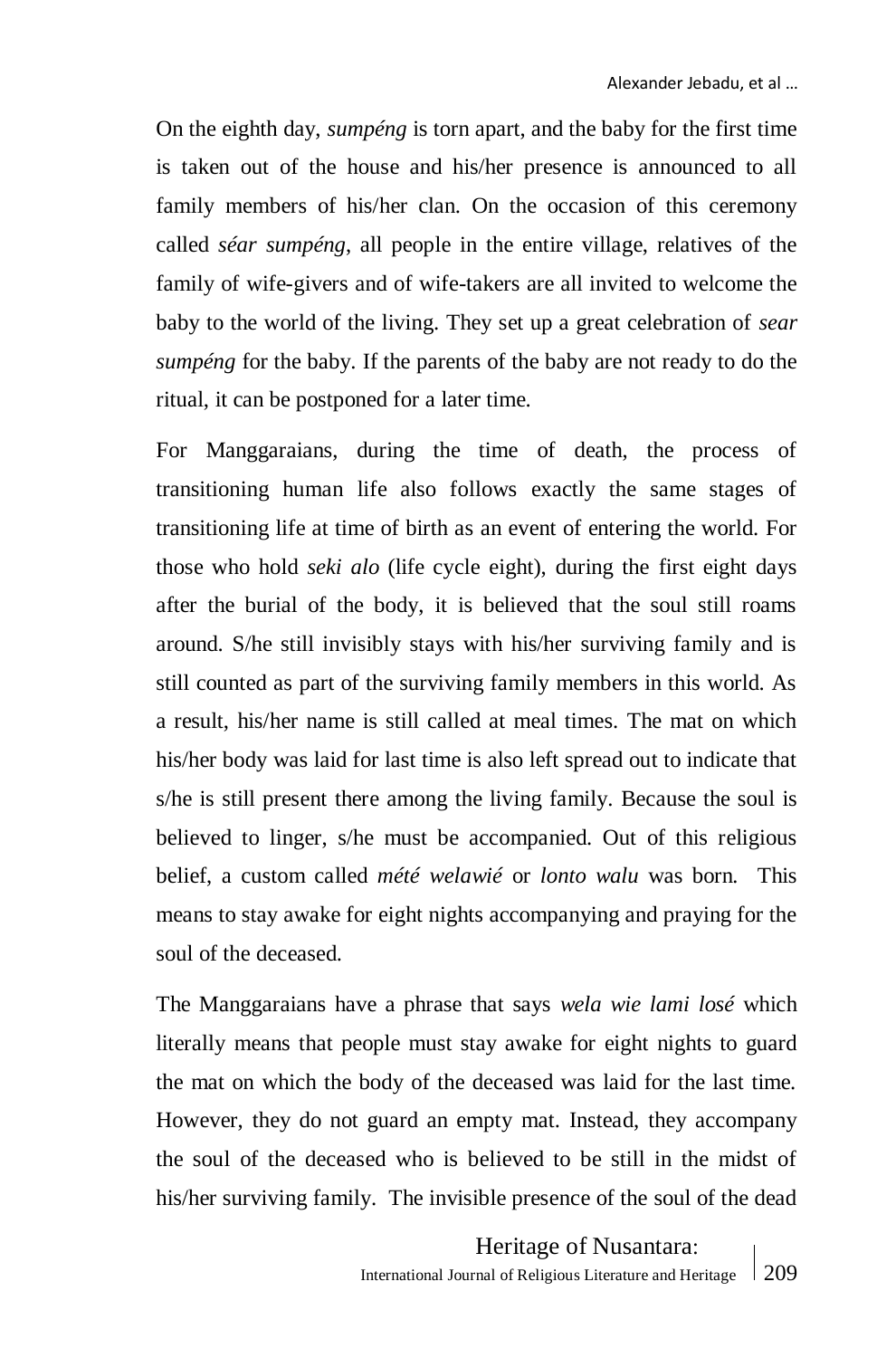in the midst of his/her surviving family is marked by the mat, on which his/her body was laid for the last time, and which is still stretched out open and not yet rolled up.

Apart from that, there are also some restrictions or abstinences called *ireng butek* for eight days in which the surviving family members and the entire village residents are not to go to their gardens to work or even to pick up vegetables. All these prohibitions are meant not only to comfort the bereaved family members, but mainly because the soul of the deceased is believed to be still there and is about to leave eternally. A ll surviving family members and residents of the entire village are therefore expected to be in solidarity with him/her in the last moments on earth before he/she departs to the world of the ancestors in heaven.

On the eighth day, the soul of the deceased is fully believed to be no longer with his/her surviving family. S/he is truly gone, and this event is indicated by rolling up the mat on which his/her body was laid for the last time prior to its interment. His/her membership in his/her clan family in the world is terminated. S/he is separated from his/her surviving family members for good and this separation ceremony is then celebrated in what is called *upacara kélah* (it literally means farewell ritual) which is supposed to be done on the eighth day following the pattern of *seki alo* (life cycle eight).

However, if for some reason, *kélah* ceremony on the eighth day cannot be done, then the ritual can be postponed until there is a time agreed by the family. The ritual of this postponement ceremony is called the *haungta'a* ritual, which implies that the surviving family members and the residents of the entire village are allowed to return to their daily routines in their gardens, while the soul of the deceased is told to roam for a while not too far away from the living family. When the time for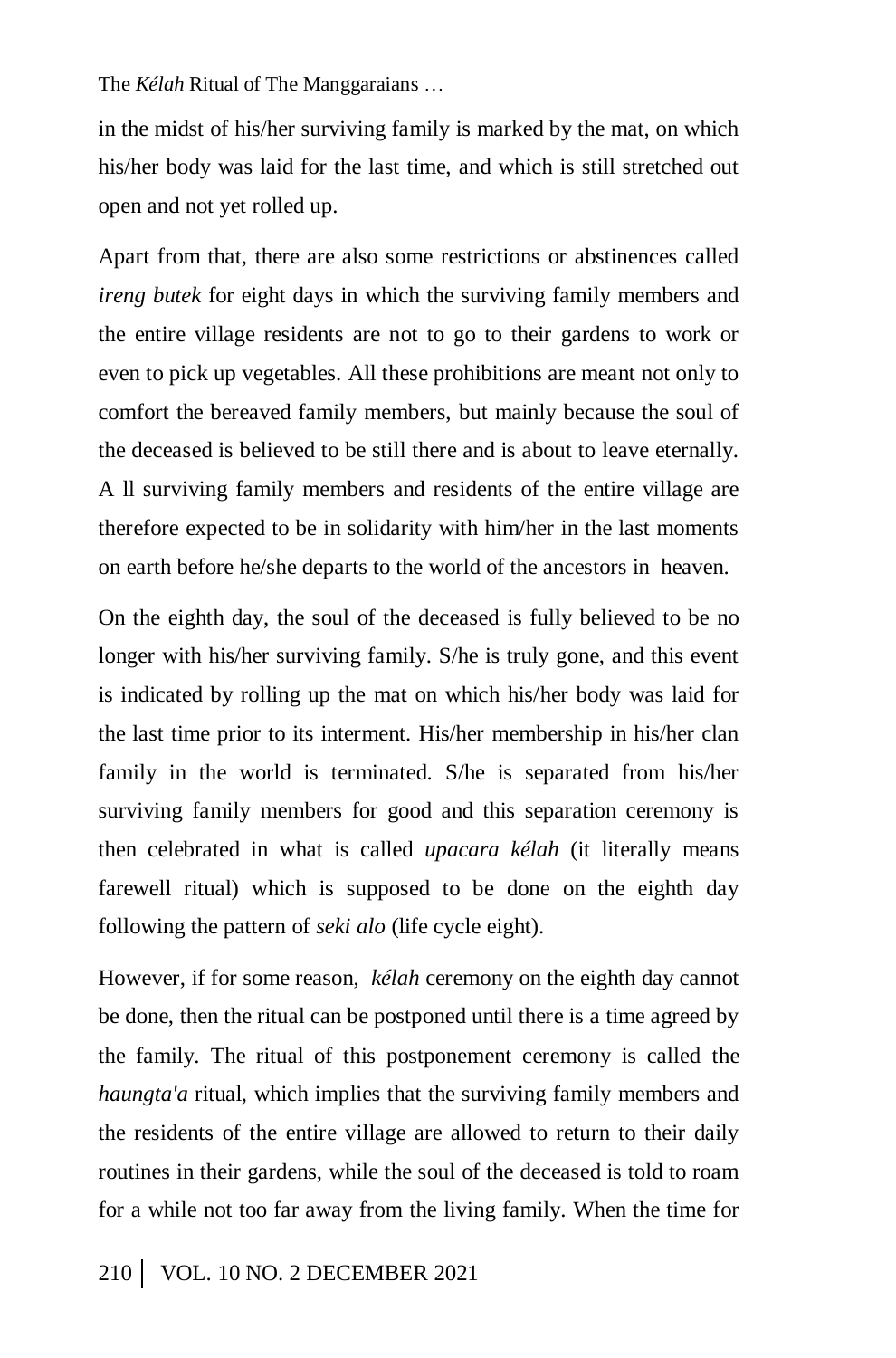his/her *kélah* ritual is set, his/her soul will be officially called back amidst the surviving family and a final farewell ceremony called the *kélah* ritual is conducted.

#### **4. Theological Significance of the** *Kélah* **Ritual**

One of remaining theological questions on this ritual is: Is it true that, from the day of the interment of the body, the soul of the deceased does not immediately leave the world of the living for heaven as believed by the Manggaraians? Certainly, this question cannot be answered with an explicit answer yes or no. As previously discussed, almost all ethnic groups in the world believe that the souls of the deceased still linger with the living until a few days their death, and therefore are still counted and treated as part of the family members. After passing a certain period of time, the souls depart forever from the living and head for eternal life through a ritual similar to the one practiced by the Manggaraians in this study – the *kélah* ritual.

As reported by Hans-Joseph Klauck, ancient Greeks also used to offer sacrifices for the dead on the third, the seventh, on the ninth or on the thirtieth day that was reckoned from the day of burial [instead of day of the death] (Klauck, 2003:77). These religious practices are very similar to the ones invariably practiced by the Manggaraians. The day count for the ritual was in line with the Manggaraians' view of life cycle, namely: life cycle three (*seki telu*), life cycle four (*seki pat*), life cycle five (*seki lima*) or life cycle eight (*seki alo*). Most likely, these were the days on which ancient Greeks conducted a ritual similar to *kélah* ritual for the souls of their deceased in order to ensure their safe journey to heaven.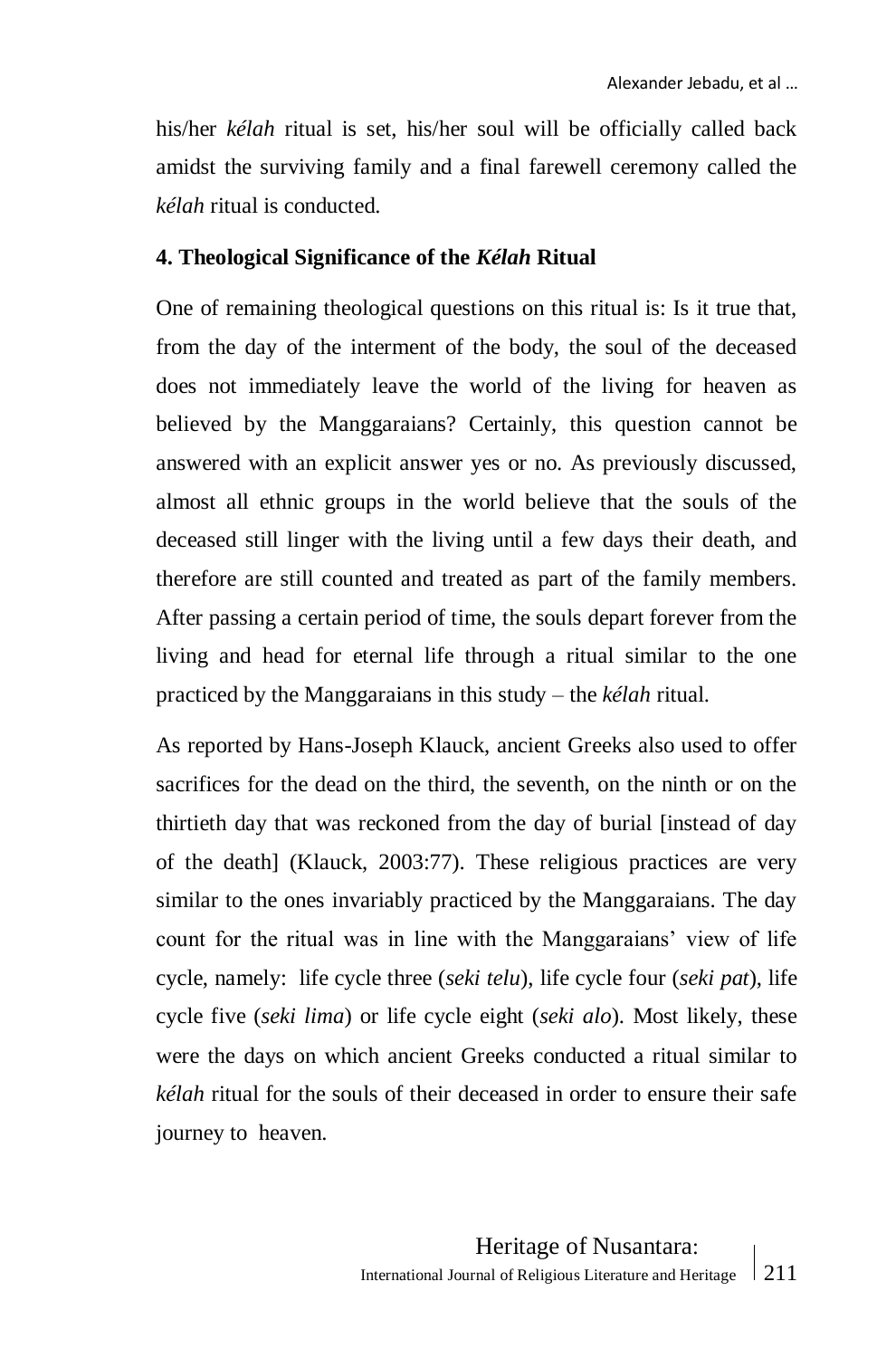Similarly, ancient Romans used to have a special celebration for the dead on the ninth day after the death so called *novendialis* (Latin) which means taking place on the ninth day. Normally, prior to this celebration, ancient Romans offered some prayers on each day to ensure a safe journey of the dead to a new home where the *aviorum* (ancestors) live forever with God. On the day of the *novendialis* ritual, the living family officially terminated the membership of their deceased member from their social community (Jebadu, 2009:110-111; Jebadu, 2010:73-74) and join a new family of the *aviorum* with God in heaven.

Later on, early Christians in Rome took the ritual over and changed it into what is today called the *novena* prayer, a kind of 9-day prayer to prepare Christmas celebration or Christmas *Novena* (Klein, 2000:101). The evidence of this take over is today's celebration of *La Mesa Novendiale* (the Nine-Day Holy Mass) in Vatican for the newly deceased Pope. In 2005, for example, one of the authors (Jebadu) was studying in Rome. He witnessed Holy Masses celebrated for nine days at St. Peter's Church of the Vatican to offer prayers for the eternal rest of Pope John Paul II starting from the day after the burial of his body. It is notable that during these nine days, no election of a new Pope could be made, because in these days the passing Pope was still considered to be exist. Once *La Mesa Novendiale* was concluded, he was then considered to be no longer there and ascended to heaven, thus the Cardinals may hold a conclave to elect a new Pope.

The first message of Christianity is also about the mystery of human life in the afterlife. The Gospel proclaims that Jesus rose again from death on the third day (cf. Luke 24:7, Mathew 20: 19). Then Jesus who rose from death was a new Jesus, in the sense that the Risen Jesus lived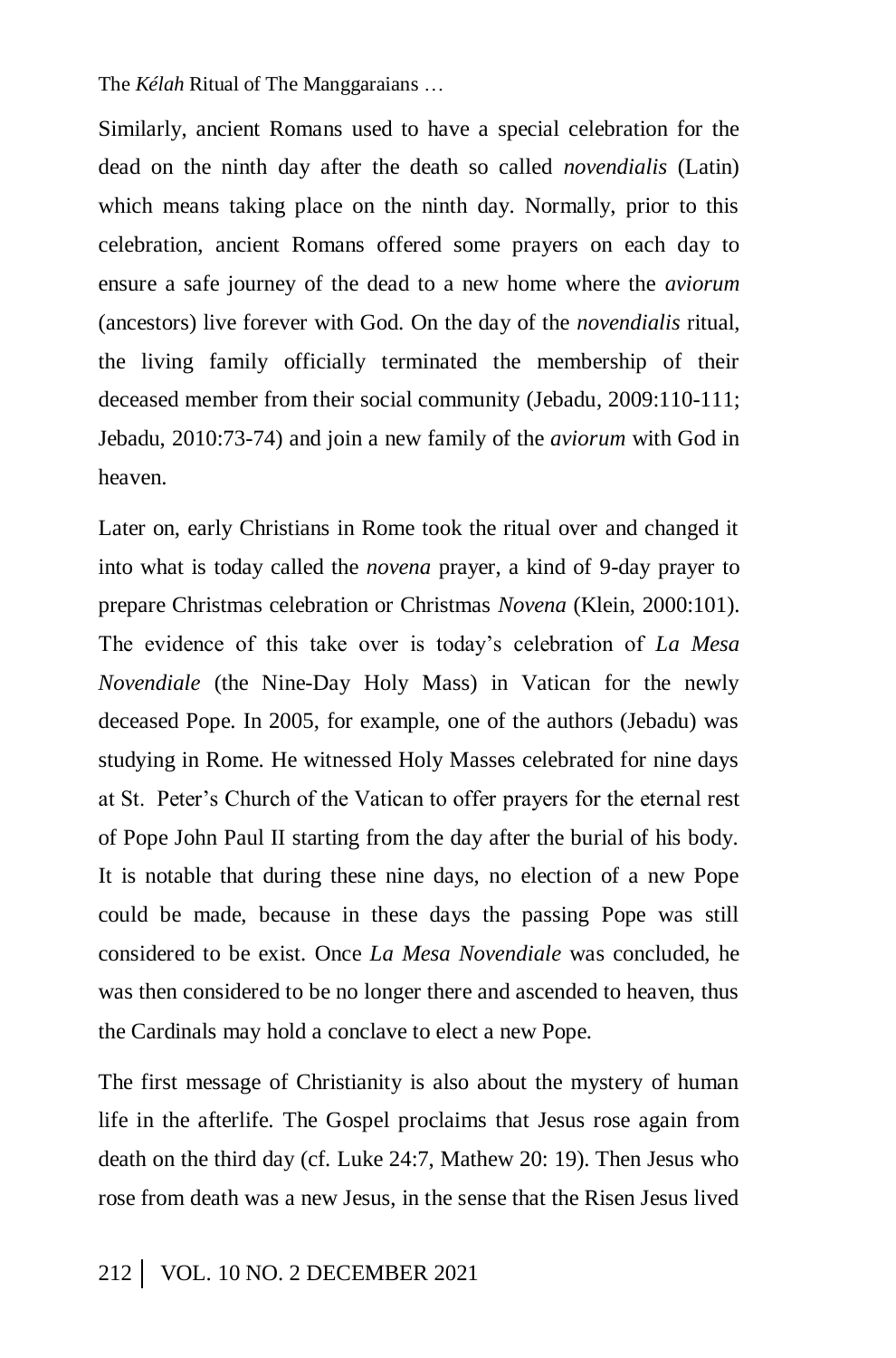among His disciples in different way. He appeared to them a number of times, talking, eating, teaching and giving them advices but then He disappeared again (cf. Mathew 28:1-11, 16-20, Mark 16:9-18, Luke 24:13-49, John 20:11-29) On the fortieth day after His resurrection from death (Acts 1:3), Jesus said goodbye to His disciples, His living family, and ascended into heaven (Mark 16:19, Luke 24:51, Acts 1:).

For forty days, Jesus forbade His disciples to leave Jerusalem, which means they are temporarily not allowed to do any activity (cf. Acts 1: 4). In our opinion, similar to the beliefs of contemporary traditional societies as presented here in this study, one of the reasons of why it was taboo to leave Jerusalem at that time, is because it was Jesus' last moments to be with them in the world. His disciples were to accompany Him at these last moments before He finally parted with them definitively. In line with this, the Bible tells us that on the fortieth day after His resurrection from death, Jesus left His disciples on earth and He ascended to heaven (cf. Mark, 16:19, Acts 1:9). We would argue that Jesus' ascension on the fortieth day after His resurrection from death was similar to the principle of *kélah* ritual as believed and practiced by the Manggaraians in Flores. The ascension of Jesus to heaven was Jesus' *kélah* ritual at which Jesus went His way to heaven, while the disciples and His living family were still here on earth.

Last but not least, the Catholic Church also holds that because almost all humans, except Mary the Mother of Jesus, die in an unholy state. Their souls do not deserve to go straight to Heaven and happily meet God and all saints. They still need to halt somewhere between Hell and Heaven to purify themselves with the fire of God's love – purgatory. Of how long the soul of a deceased will be in that purification state, the Catholic

> Heritage of Nusantara: International Journal of Religious Literature and Heritage 213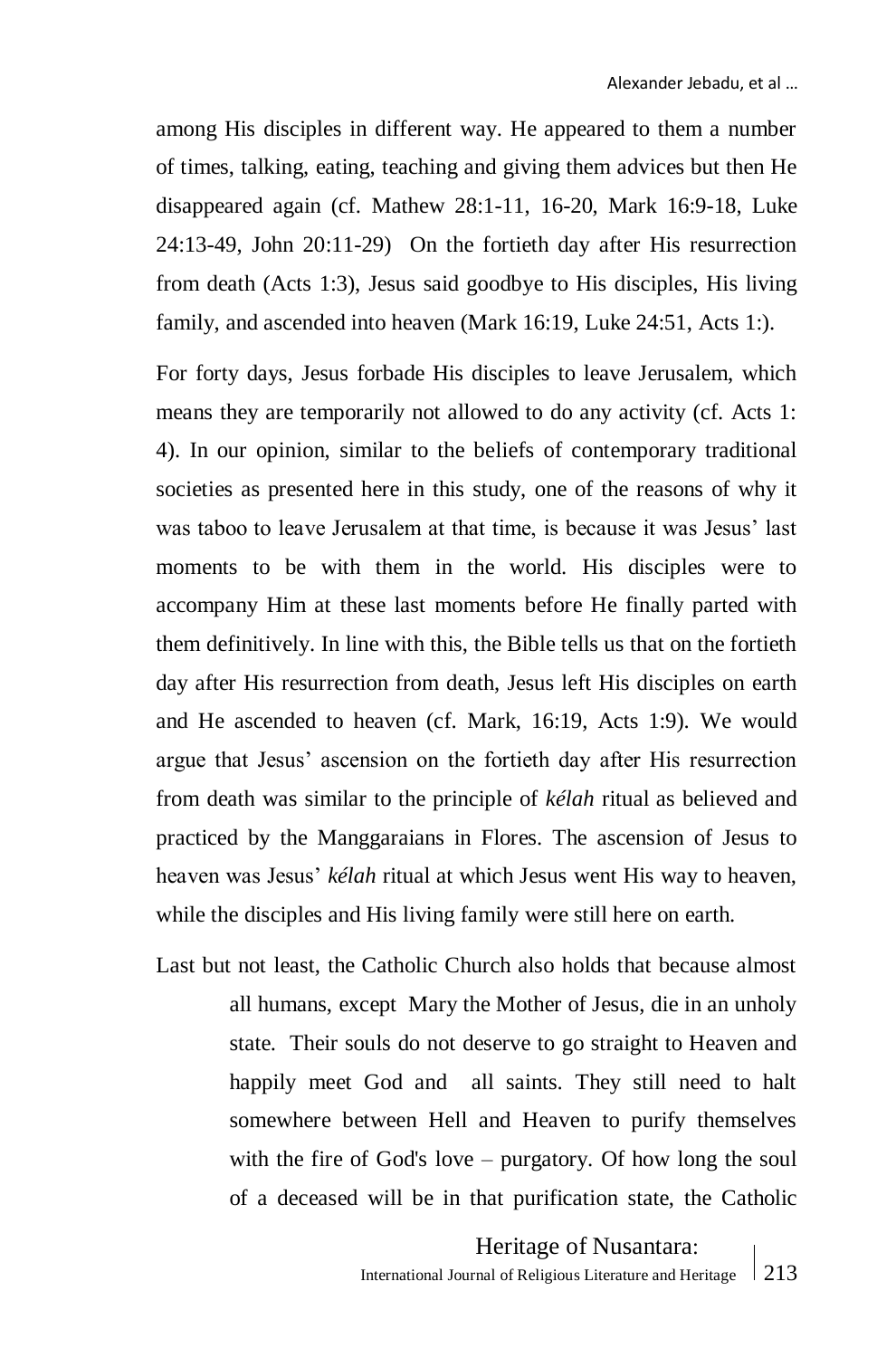Church has no direct answer. "The decisive documents [of the Church] do not impose any obligation regarding fire, a place of purification, or the duration, kind and intrinsic nature of the punishment" (Klinger, 1975:1320). We argue that the Church's teaching about the temporary detainment of the soul after corporal death in that state of purification (i.e. purgatory) is not different from the traditional religious belief system that the Manggaraians hold as presented here in this study. The soul of the deceased does not leave right away for heaven after the burial of the body but, rather, it stays in this world until the ritual of ultimate farewell is conducted.

## **Conclusion**

It has been demonstrated that *kélah ritual* practiced by the Manggaraians has some meaningful sacred religious values. It is meant to be a rite of life passage at which the membership of the deceased person in this world is officially terminated and a new membership in a new family with God in heaven begins. The surviving family members ensure the eternal membership of their passing family member through a series of prayers voiced in and around the ritual of *kélah*. Through this ritual, the soul of the dead is no longer part of the living family in this pyshical world. He ascends to heaven and is now expected to be part of the family of the heavenly Home.

When this rite is juxtaposed with the Catholic faith tradition, *kélah*  ritual has some theological significances. This ritual means more profoundly for Manggaraians than what have been mentioned in the previous studies. This ritual, in fact, parallels with the traditional religious beliefs of ancient Greece, ancient Rome, and the teachings of the Catholic Church on purgatory, saying that the soul of a deceased

214VOL. 10 NO. 2 DECEMBER 2021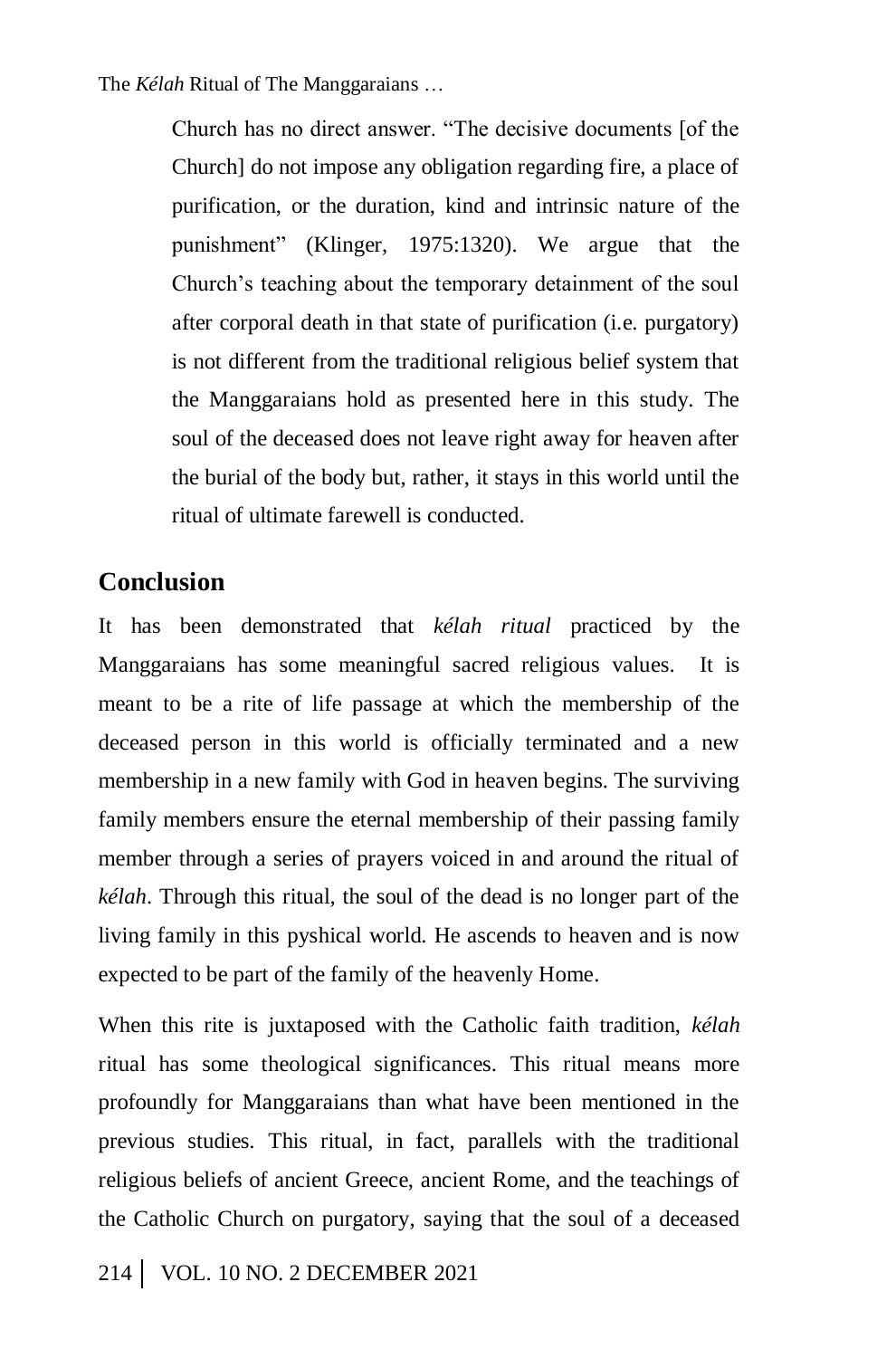does not deserve to immediately join the saintly ancestors in heaven. This rite, therefore, needs to be further studied and then be incorporated to enrich Catholic faith and worship. Our research has been focused on the Manggaraian ethnic group in Flores. We wish other researchers to explore the wealth of religious rituals in other ethnic groups in East Nusa Tenggara Province or or around Indonesian archipelago. Evenmore, further studies can be conducted in in other parts of the world where, other than systematic modern religions such as Christianity, Islam, Buddhism and Hinduism, traditional religions are still cherished and well treasured.

## **Acknowledgement**

We would like to thank everyone who have helped us make this research possible and successful. Our special gratitude goes especially to the Pastor of St. Mark's Parish of Pateng in Rego, the Pastor of St. Joseph Freinademetz of Wajur and the Pastor of the Sacred Heart of Jesus Parish of Golowelu both in Kolang in the Catholic Diocese of Ruteng, Flores, Eastern Indonesia, and to the key informants and all parishioners of these three parishes whom we have interviewed for this research. Last but not least, our special gratitude also goes to the Minister of the Indonesian Department of Religious Affair, through the *Dirjen Bimas Katolik*, for having generously funded this research.

## **References**

- Ad Gentes. (1965). *Decree on the Church's Missionary Activity Ad Gentes (Ecumenical Council of Vatican II)*. Vatican: Domican Publications.
- Badan Pusat Statistik Propinsi Nusa Tenggara Timur. (2019). *Persentase Pemeluk Agama (Persen), 2017-2019*. https://ntt.bps.go.id/indicator/108/84/1/persentase-pemelukagama.html

 Heritage of Nusantara: International Journal of Religious Literature and Heritage 215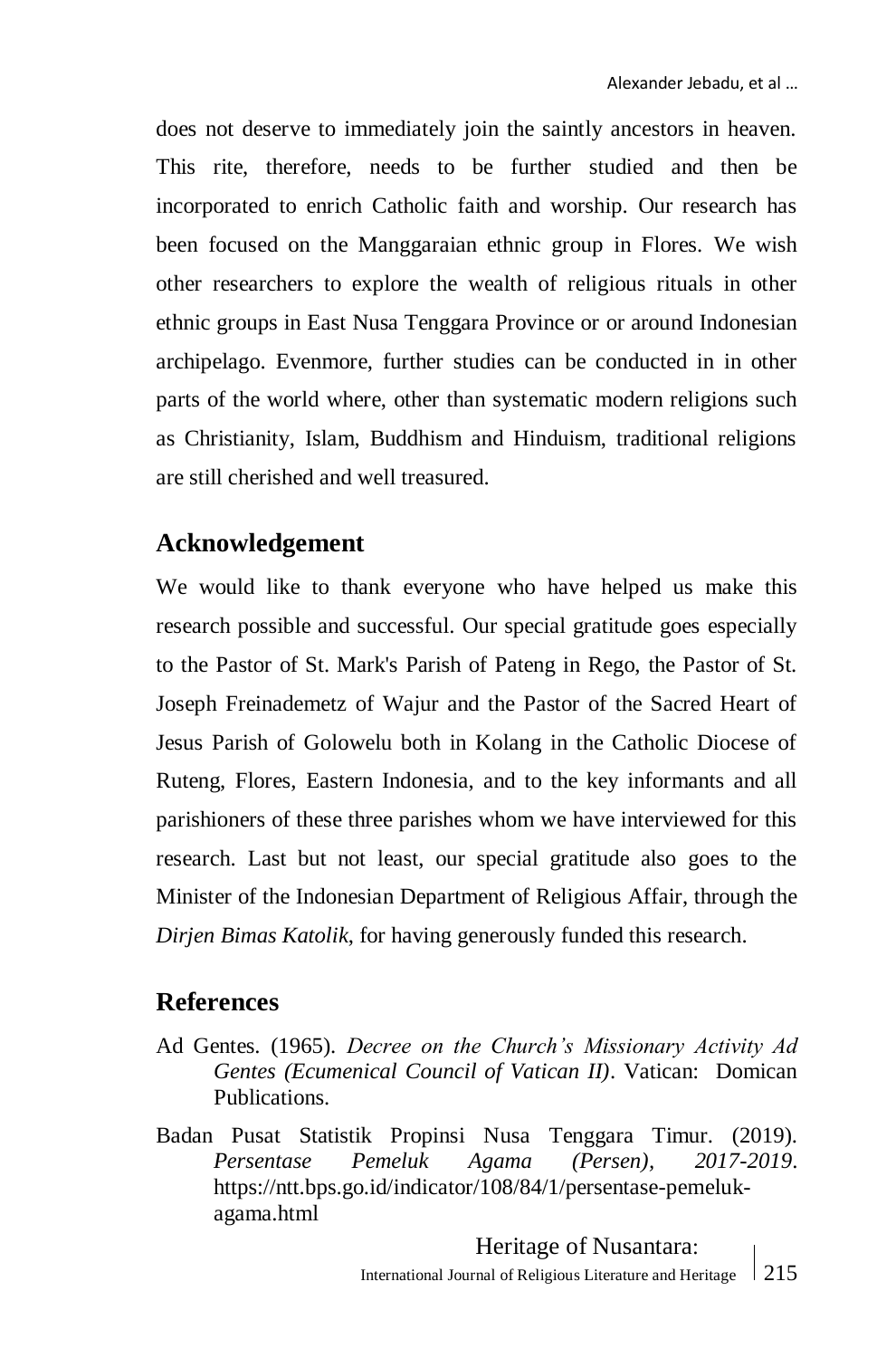- Bevans, S. B. and R. P. S. (2004). *Constan's in Context: A Theology of Mission for Today* (1<sup>st</sup> ed.). New York: Orbis Books.
- Durkheim, E. (1995). *Elementary Forms of Religious Life*. London: Free Press.
- Erb, M. (1999). *The Manggaraians: A Guide to Traditional Lifestyles*. Singapore: Times Editions.
- Fox, T. C. (2002). *Pentecost in Asia: A New Way of Being Church*. New York: Orbis Books.
- Gallagher, M. P. (2003). *Clashing Symbols: An Introduction of Faith and Culture*. Darton-United Kingdom: Longman and Todd Ltd.
- Gaudium et Spes. (1965). *Pastoral Constitution on the Church in Modern World Gaudium et Spes (Ecumenical Council of Vatican II)*. Vatican: Dominican Publications.
- Geertz, C. (1960). *The Religion of Java*. Chicago: The University of Chicago Press.
- Gioia, F. (Ed.). (2006). *Interreligious Dialogue: The Official Teaching of the Catholic Church from the Second Vatican Council to John Paul II (1963-2005)*. Boston: Pauline Books & Media.
- Haryanto, I. R. (2020). *Peran Gereja Keuskupan Ruteng dalam Membebaskan Kaum Miskin* (Thesis). Maumere: STFK Ledalero.
- Jebadu, A. (2009). *Bukan Berhala: Penghormatan kepada Para Leluhur*. Maumere: Penerbit Ledalero.
- Jebadu, A. (2010). *Far From Being Idolatrous: Ancestor Veneration*. Nettetal-Germany: Studia Instituti Missiologici Societas Verbi Divini.
- Jerman, S. (2005). *Mission: Missiological and Canonical Perspectives*. Aluva-India: Pontifical Institute Publications.
- Kementerian Agama Kantor Wilayah Propinsi Nusa Tenggara Timur. (2013). *Data Penduduk Katolik Se-Propinsi NTT*. https://ntt.kemenag.go.id/artikel/16267/data-penduduk-katolikse-provinsi-ntt
- Klauck, H. J. (2003). *The Religious Context of Early Christianity: A Guide to Graeco-Roman Religions*. Minneapolis: Fortress Press.
- Klein, P. (2000). *The Catholic Source Book* (3rd Ed.). Orlando-USA: Brown-Roa.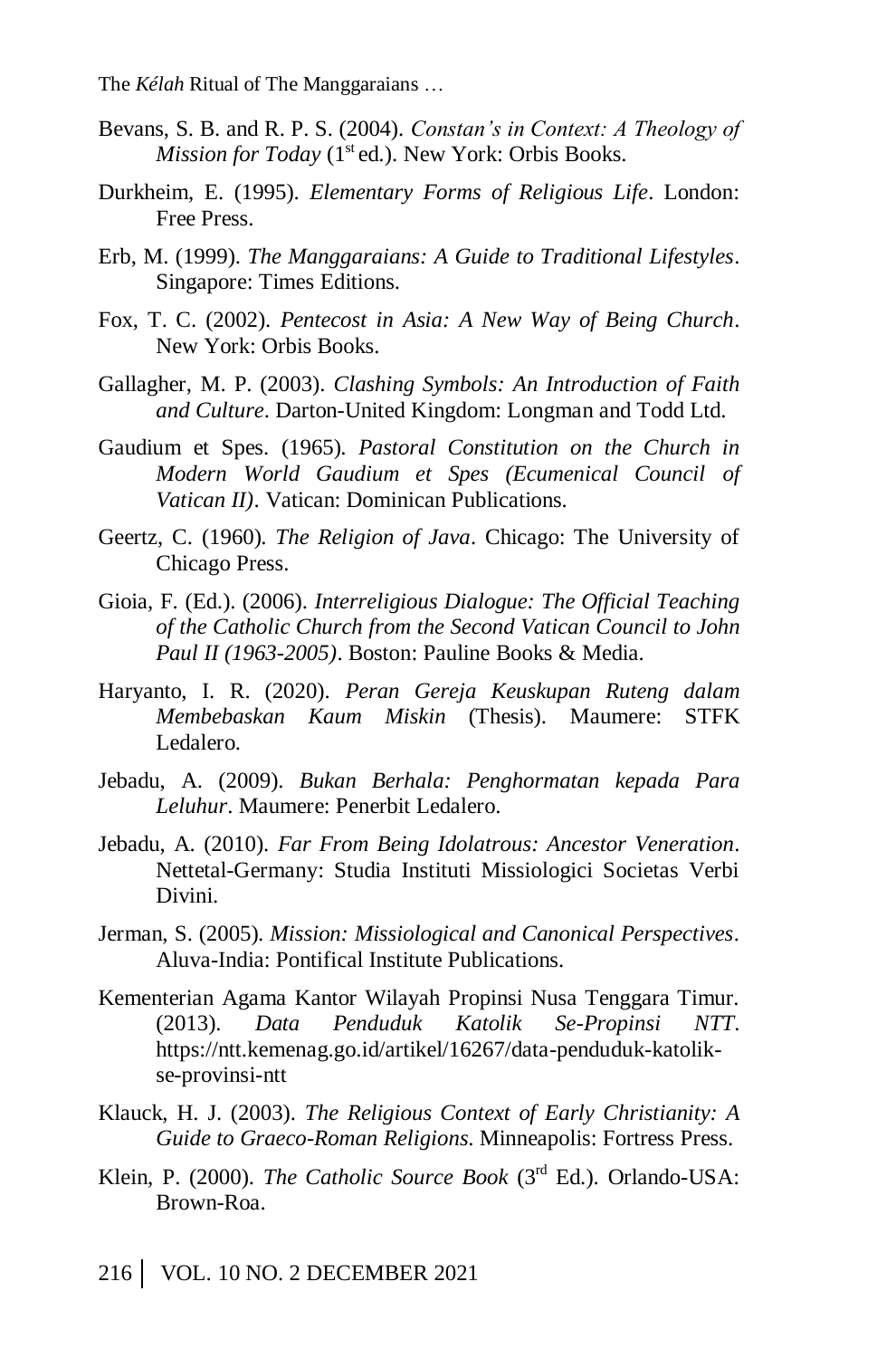- Klinger, K. (1975). "Purgatory" in *Encyclopedia of Theology: The Concise Sacramentum Mundi* (K. Rahner (Ed.). New York: The Seabury Press.
- Lon, Y. S. and F. (2019). Food and Local Social Harmony: Pork Communal Dining and Muslim-Christian Relation in Flores, Indonesia. *Studia Islamika: Indonesian Journal for Islamic Studies* pp. 445-474.
- Machasin, M.M. (2017). "Transnational Ideologis and Religious Local Wisdom" *Heritage of Nusantara: International Journal of Religious Literature and Heritage Vol. 6 (No. 2). pp. 199-220.*
- Mercado, L. N. (1992). *Inculturation and Filipino Theology*. Manila: Divine Word Publications.
- Nostra Aetate. (1965). *Declaration on the Relation of the Church to Non-Christian Religions Nostra Aetate ( Ecumenical Council of Vatican II)*. Vatican: Dominican Publications.
- Paul II, J. (1979). *Redemtor Hominis (RH) (The Redeemer of Mankind)*. Vatican: Libreria Editrice Vaticana.
- Paul II, J. (1990). *Redemtoris Missio (RM) (Mission of the Redeemer)*. Vatican: Libreria Editrice Vaticana.
- Paul II, J. (1999). *Ecclesia in Asia [The Church in Asia]*. Vatican: Libreria Editrice Vaticana.
- Paul VI. (1964). *Ecclesiam Suam (ES) (The Church as Mystical Body of Jesus Christ*. Vatican: Libreria Editrice Vaticana.
- Paul VI. (1975). *Evangelii Nuntiandi (EN) (the Proclamation of the Gospel in Modern World)*. Vatican: Libreria Editrice Vaticana.
- Sacrosanctum Concilium. (1964). *Constitution on the Sacred Liturgy Sacrosanctum Concilium (Ecumenical Council of Vatican II)*. Vatican: Dominican Publications.
- Verheijen, A. J. (1991). *Manggaraian Wujud Tertinggi*. Jakarta: LIPI-RUL.
- Zoa, A. J. (1991). "Preserving Africa's Traditional Religious Values." In *Trends in Mission Toward the 3rd Millenium*. New York: Orbis Books. Ad Gentes. (1965). *Decree on the Church's Missionary Activity Ad Gentes (Ecumenical Council of Vatican II)*. Vatican: Domican Publications.
- Heritage of Nusantara: Badan Pusat Statistik Propinsi Nusa Tenggara Timur. (2019). *Persentase Pemeluk Agama (Persen), 2017-2019*.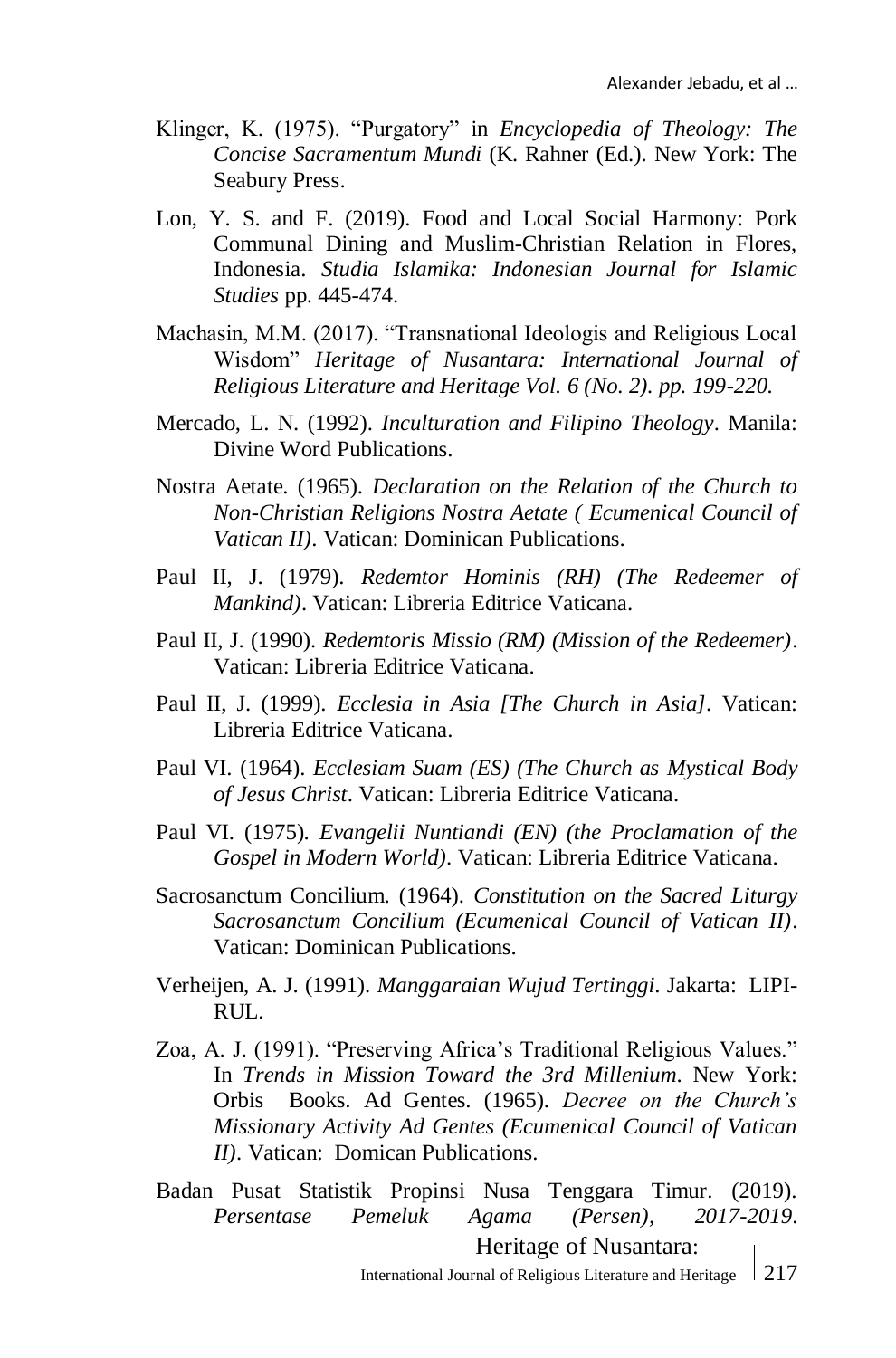https://ntt.bps.go.id/indicator/108/84/1/persentase-pemelukagama.html

- Bevans, S. B. and R. P. S. (2004). *Constan's in Context: A Theology of Mission for Today* (1<sup>st</sup> ed.). New York: Orbis Books.
- Durkheim, E. (1995). *Elementary Forms of Religious Life*. London: Free Press.
- Erb, M. (1999). *The Manggaraians: A Guide to Traditional Lifestyles*. Singapore: Times Editions.
- Fox, T. C. (2002). *Pentecost in Asia: A New Way of Being Church*. New York: Orbis Books.
- Gallagher, M. P. (2003). *Clashing Symbols: An Introduction of Faith and Culture*. Darton-United Kingdom: Longman and Todd Ltd.
- Gaudium et Spes. (1965). *Pastoral Constitution on the Church in Modern World Gaudium et Spes (Ecumenical Council of Vatican II)*. Vatican: Dominican Publications.
- Geertz, C. (1960). *The Religion of Java*. Chicago: The University of Chicago Press.
- Gioia, F. (Ed.). (2006). *Interreligious Dialogue: The Official Teaching of the Catholic Church from the Second Vatican Council to John Paul II (1963-2005)*. Boston: Pauline Books & Media.
- Haryanto, I. R. (2020). *Peran Gereja Keuskupan Ruteng dalam Membebaskan Kaum Miskin* (Thesis). Maumere: STFK Ledalero.
- Jebadu, A. (2009). *Bukan Berhala: Penghormatan kepada Para Leluhur*. Maumere: Penerbit Ledalero.
- Jebadu, A. (2010). *Far From Being Idolatrous: Ancestor Veneration*. Nettetal-Germany: Studia Instituti Missiologici Societas Verbi Divini.
- Jerman, S. (2005). *Mission: Missiological and Canonical Perspectives*. Aluva-India: Pontifical Institute Publications.
- Kementerian Agama Kantor Wilayah Propinsi Nusa Tenggara Timur. (2013). *Data Penduduk Katolik Se-Propinsi NTT*. https://ntt.kemenag.go.id/artikel/16267/data-penduduk-katolikse-provinsi-ntt
- Klauck, H. J. (2003). *The Religious Context of Early Christianity: A Guide to Graeco-Roman Religions*. Minneapolis: Fortress Press.